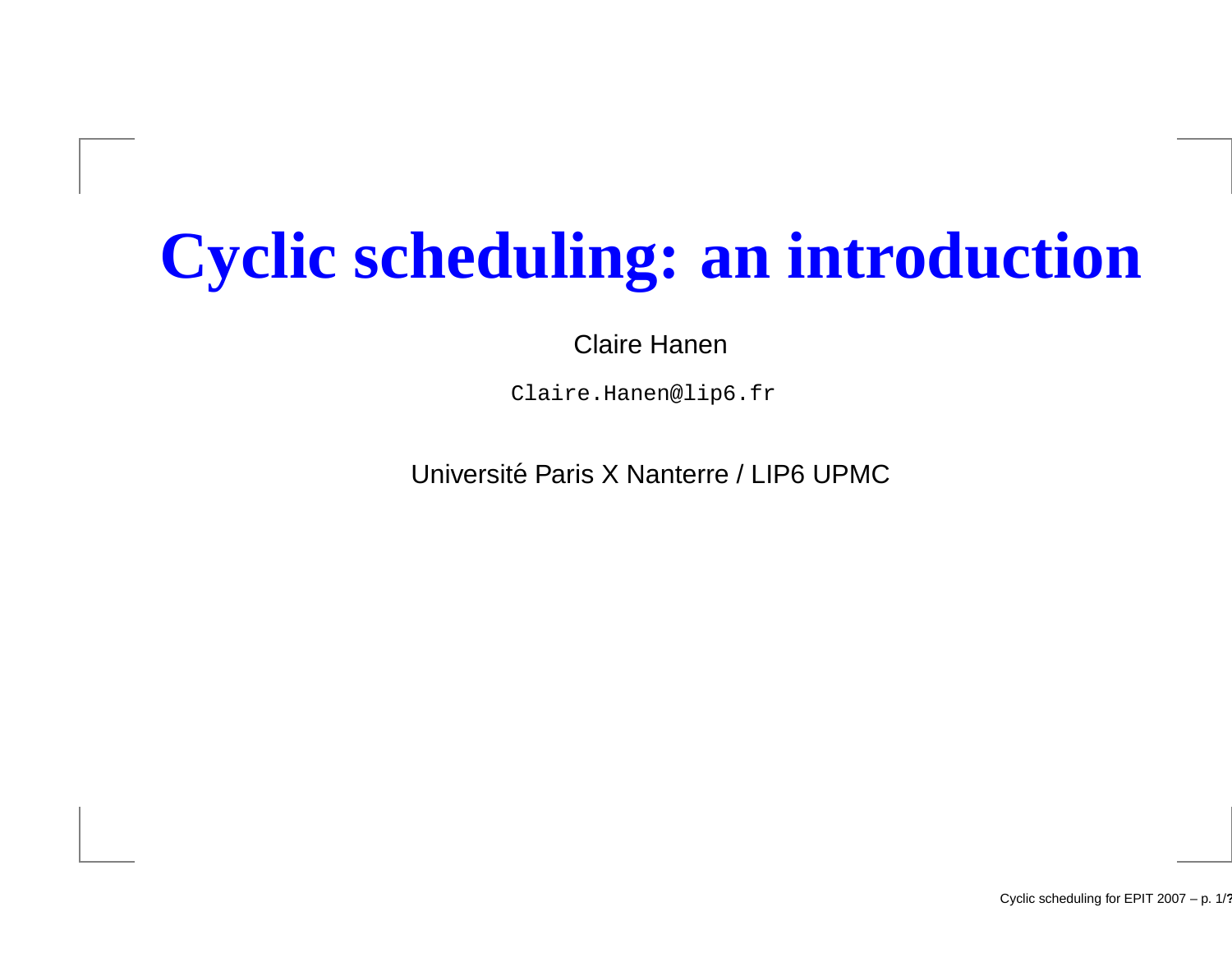# **Summary**

### **Definition**

**O** Uniform precedence constraints **Feasibility** Periodic schedulesEarliest schedule

**Resource constraints** Periodicity and Patterns**Complexity** approximationILP formulations

**Perspectives**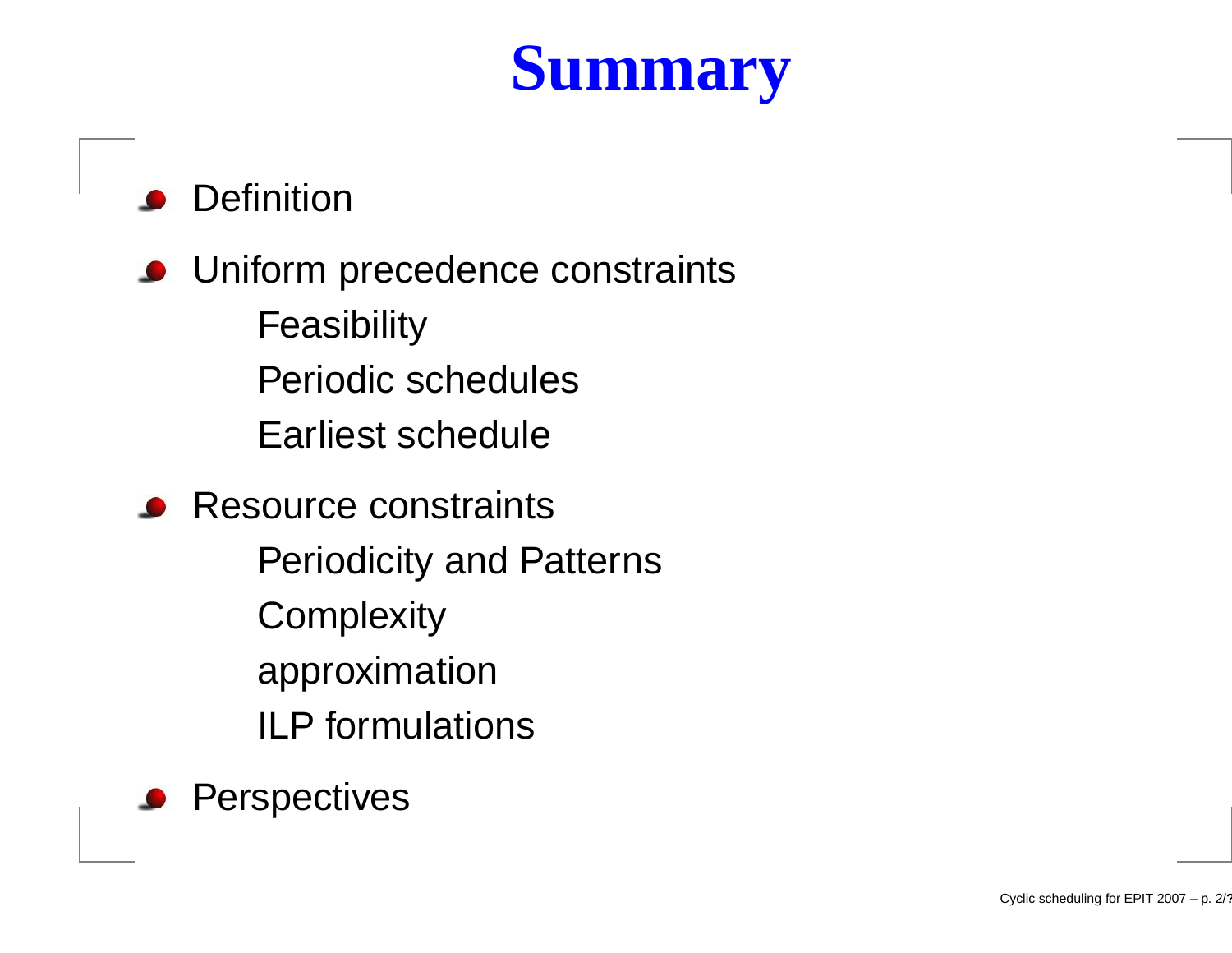## **Definition**

- A set of tasks  ${\cal T}$  to be repeated many times  ${\bf assumed}$ infinite
- For  $i\in\mathcal{T},$   $<$   $i,k>$  denotes  $k^{th}$  occurrence of  $i$
- An infinite schedule  $\sigma$  defines:
- $\forall k \geq 0$   $t^{\sigma}(< i, k>)$  starting time of  $< i, k>$
- Resources for each task execution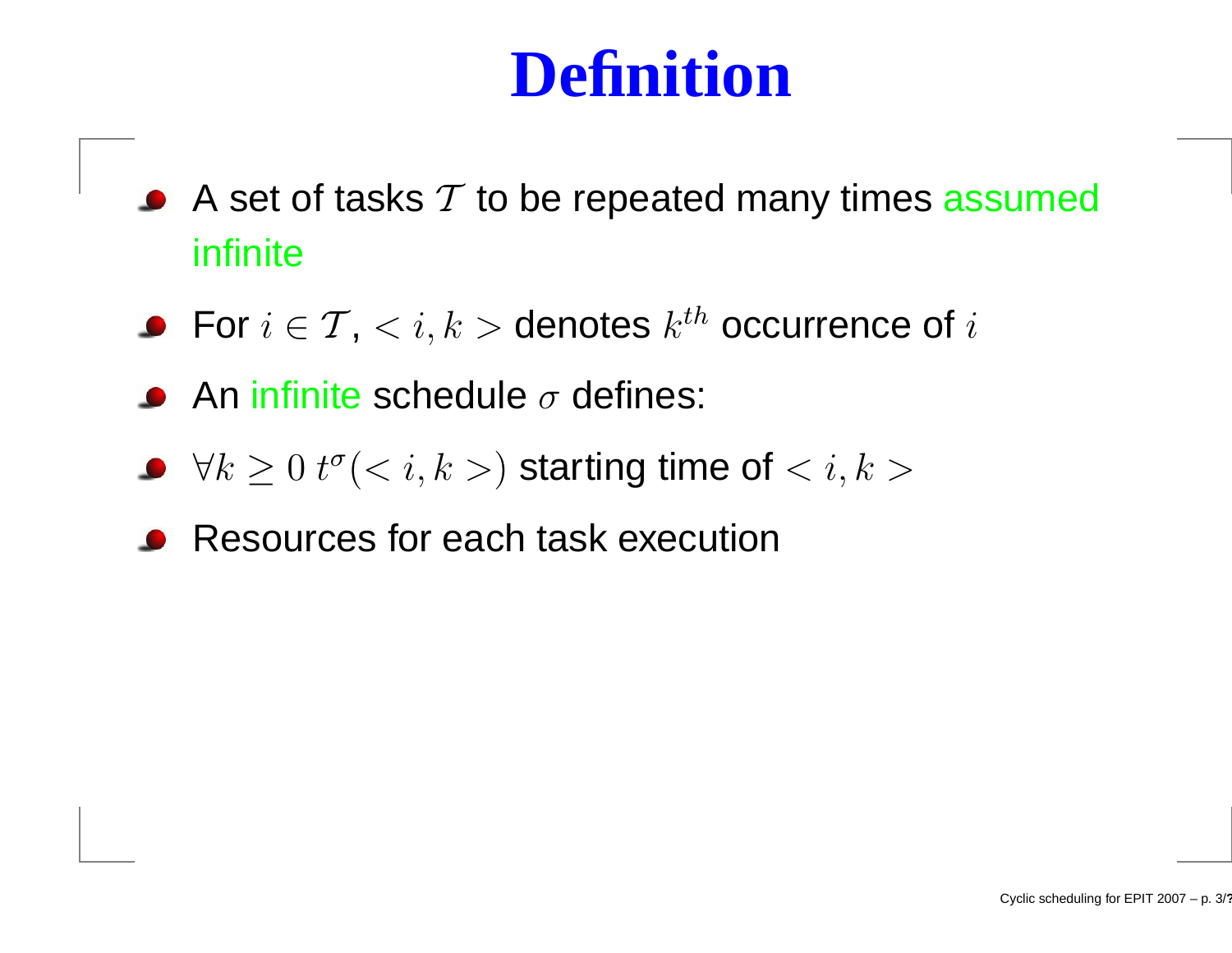# **Optimizing**

Minimizing the average cycle time :

$$
A(\sigma) = \max_{i \in \mathcal{T}} A(\sigma, i) = limsup_{k \to +\infty} \frac{t^{\sigma} < i, k \gt)}{k}
$$

**O** Maximizing the throughput:

$$
D(\sigma)=\frac{1}{A(\sigma)}
$$

**•** For a given average cycle time, minimizing the amount of resources per time units (ex: nb of processors, nb of registers,...)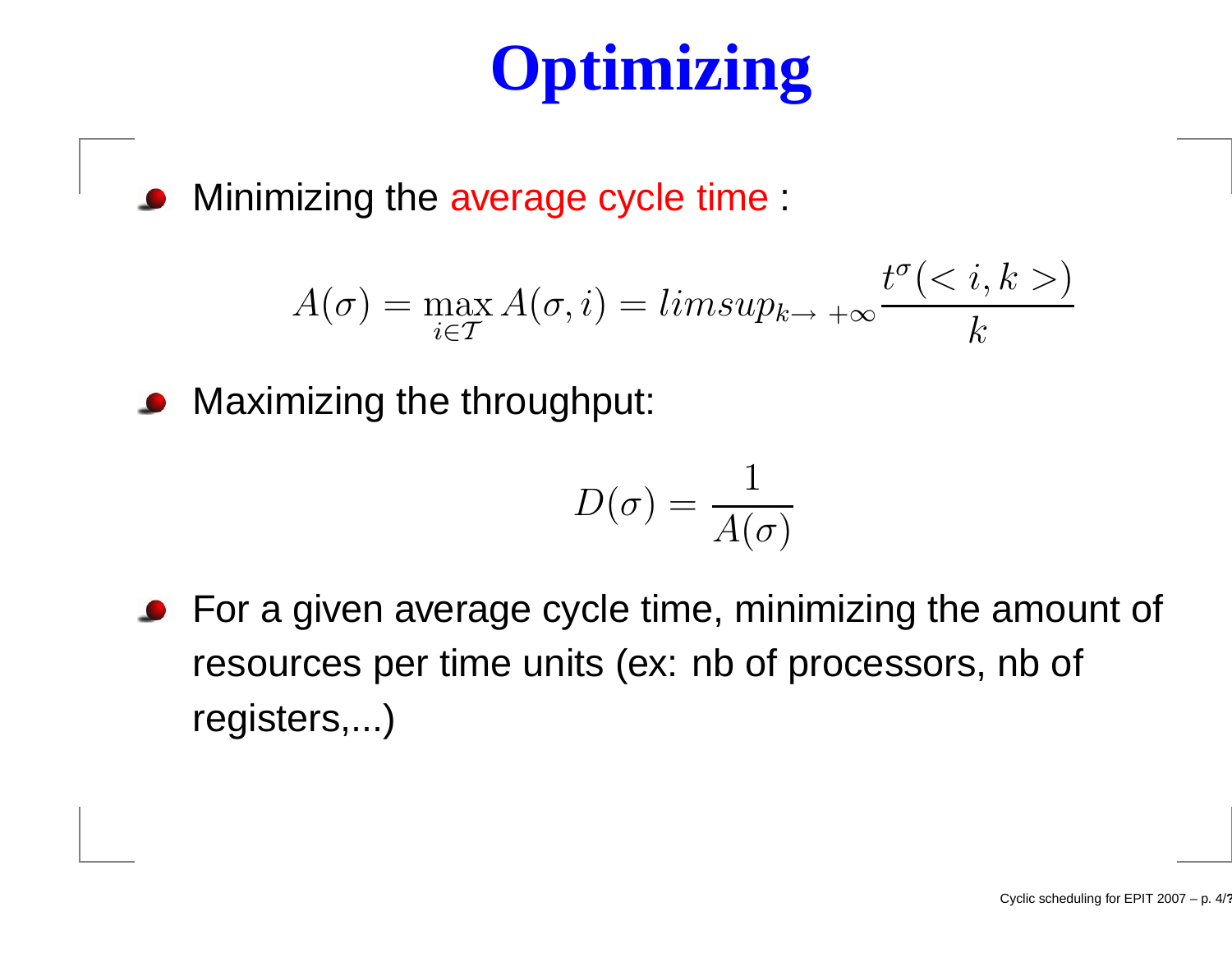# **Applications and models**

Implementing loops on parallel architectures

- $\rightarrow$  compiling, code generation
- $\rightarrow$  embedded applications<br>Fitterature an estimare pine

litterature on software pipelining and dataflow computations

Mass production

 $\rightarrow$  Cyclic shop problems<br>website as a short line are shown

 $\rightarrow$  Hoist scheduling problem.<br>Fitterature en evolie schedulin

litterature on cyclic scheduling in production systems

Models of parallelism

 $\rightarrow$  timed Petri Nets

 $\rightarrow$  Graphs

 $\rightarrow$  Max + algebra

litterature on parametric paths, timed event graphs, Max <sup>+</sup>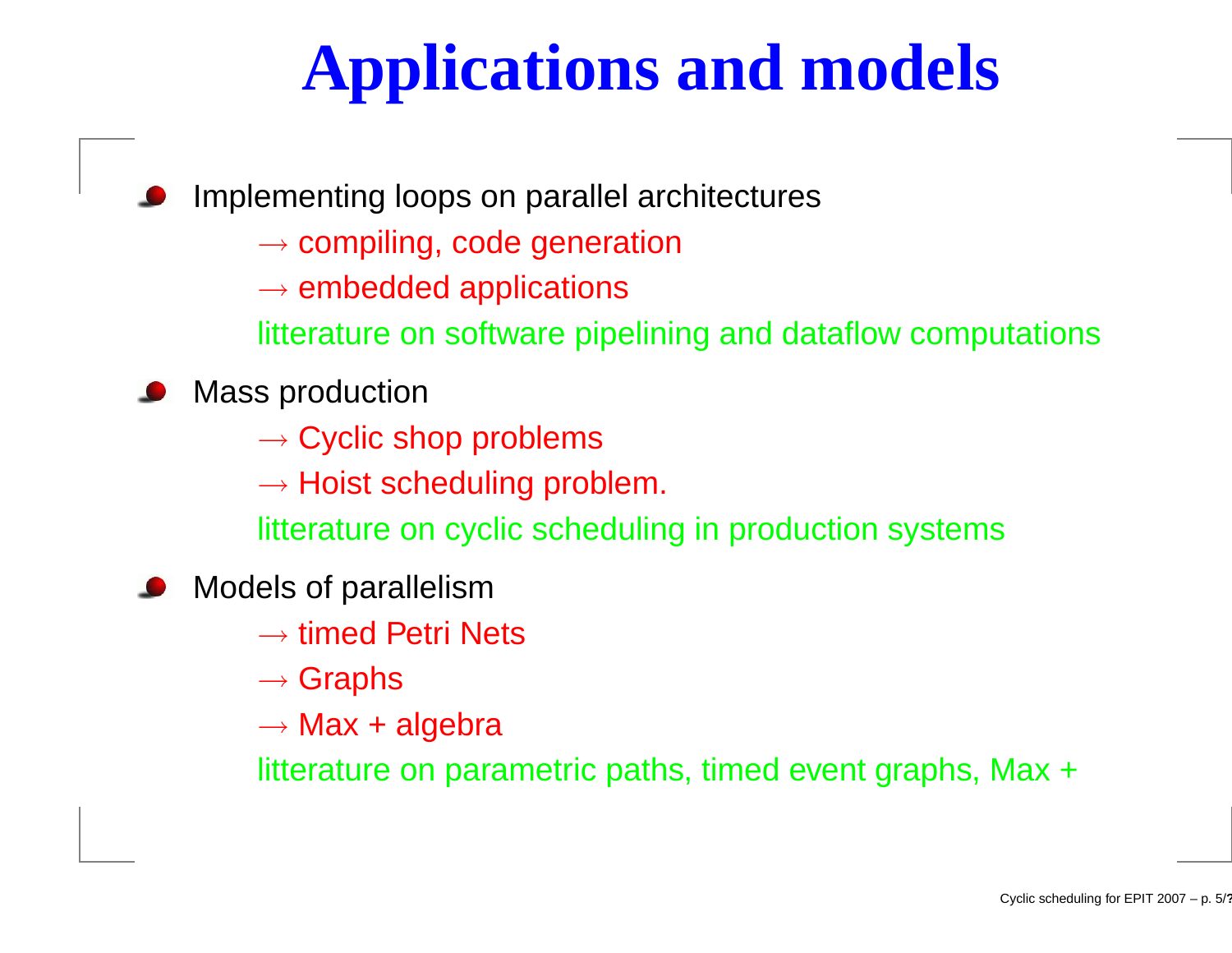## **Infinite schedule?**

- Algorithms-> finite description $\bullet$
- **Static schedule**

Must be regular /time and resources

Dynamic policy

examples: earliest schedule, regular priorities onresources assignment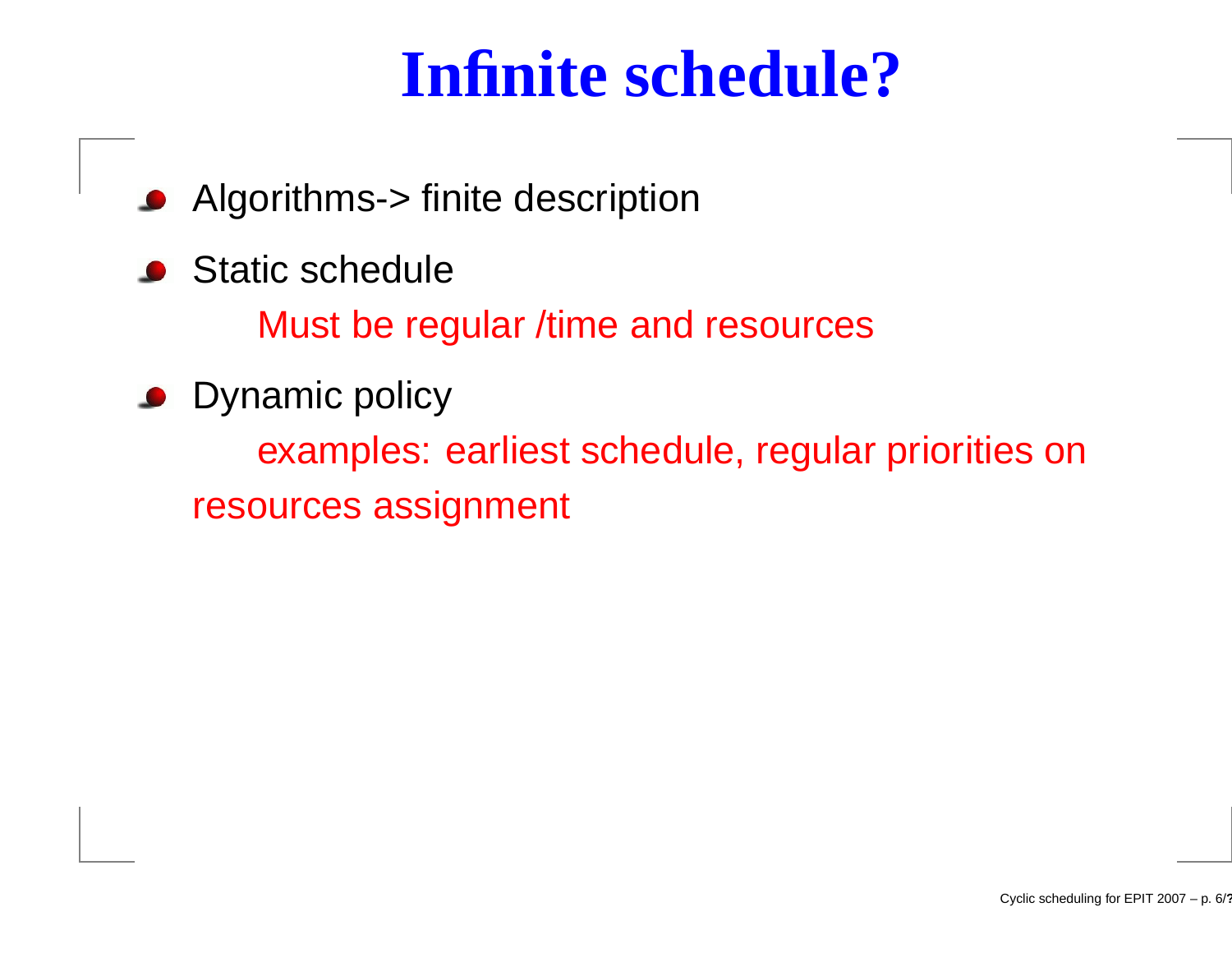# **Loop example**

Assume arrays  $A,B,C,D,$  and that the processor can compute several instructions in parallel :

for  $I = 2$  to N do  $B(I) = A(I -1$  + 1 task  $1 \leq 4, k$  $-1$  > precedes  $< 1, k >$  $C(I) = B(I) + 5$ 5 task 2  $\langle 1, k \rangle$  precedes  $\langle 2, k \rangle$  $D(I) = B(I A(I) = C(I-2) +$  $(-2)*D(I)$  task 3 < 1, k  $-$  2  $>$  precedes  $< 3, k >$ Precedence constraints are uniforms: if  $\langle i, k \rangle$  precedes  $\langle j, l \rangle$  then for  $(-2) + D(I)$  task  $4 < 2, k$  $2$   $>$ ,  $<$   $1, k$   $>$  precede  $<$   $2, k$   $>$ all integers  $\delta, < i, k+\delta>$  precedes  $< j, l+\delta>$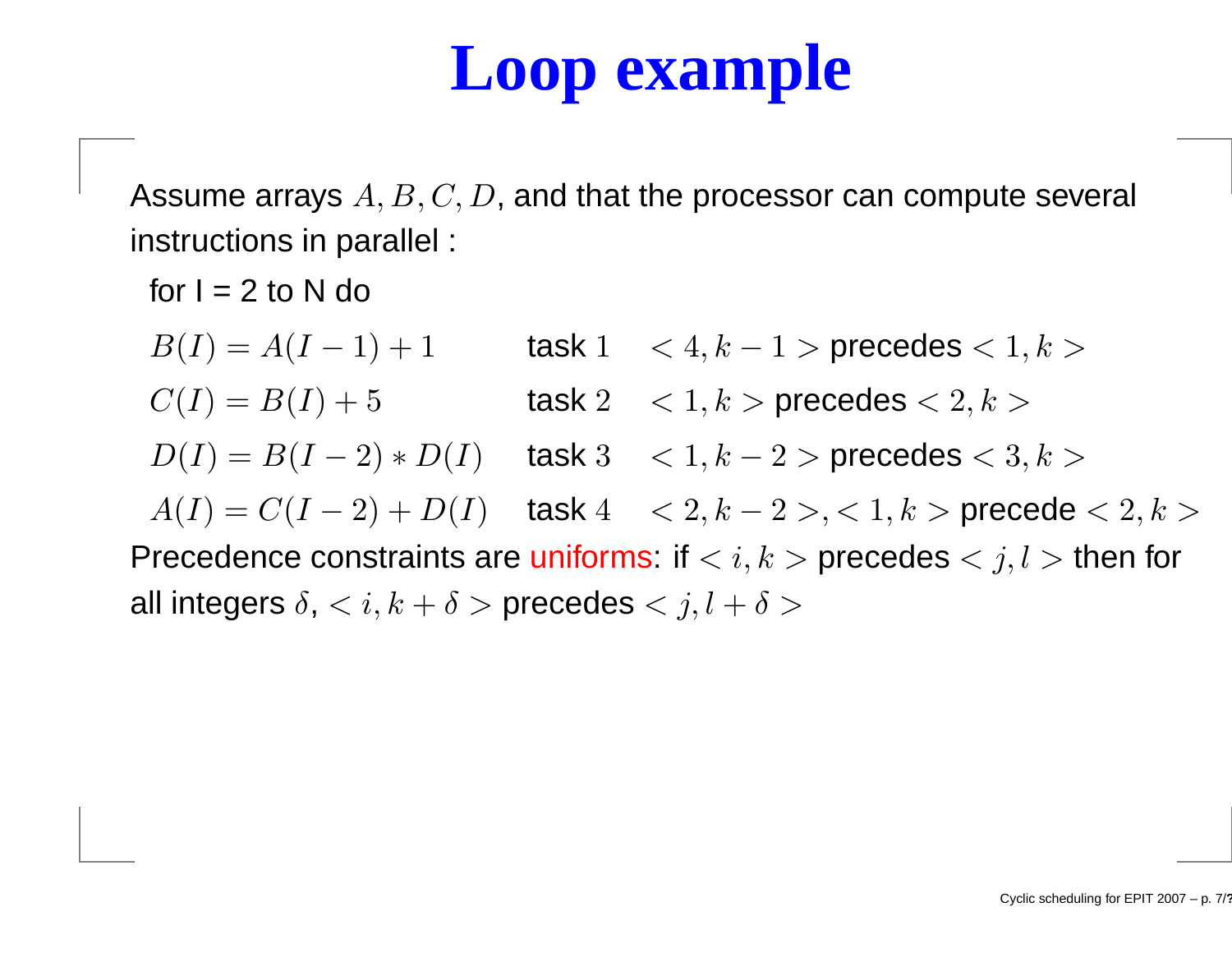# **Cyclic scheduling with uniform precedences**

- A set  ${\cal T}$  of  $n$  generic tasks with processing times  $p_1,\ldots,p_n$
- non reentrance:  $< i,k>$  precedes  $< i,k+1> \forall k\geq 1$
- A multi-graph  $G=(\mathcal{T},A)$  of uniform constraints
- For each arc  $a\in A,$

A value called length  $L(a) \in Z$  also mentioned as latency or delay A value called height  $H(a) \in \mathbb{Z}$  also called dependence distance

$$
(L(a), H(a)) \qquad (e(a))
$$

If  $i=b(a)$  et  $j=e(a)$ ,  $\forall k\geq 1$ ,  $t^{\sigma}(< i,k>)+L(a)\leq t^{\sigma}(< j,k+H(a)>)$ 

Find an infinite feasible schedule minimizing the average cycle time.

 ${\sf Definition~1.}$  The Length of path  $\mu$ , denoted  $L(\mu) =$  sum of arcs length. Height of  $\mu$ , denoted by  $H(\mu) =$ sum of arcs height.

 ${\sf Remark~1.}$   $\,$  Non-reentrance can be expressed with uniform constraints  $:$  arcs  $(i,i)$  with length  $p_i$  and height  $1.$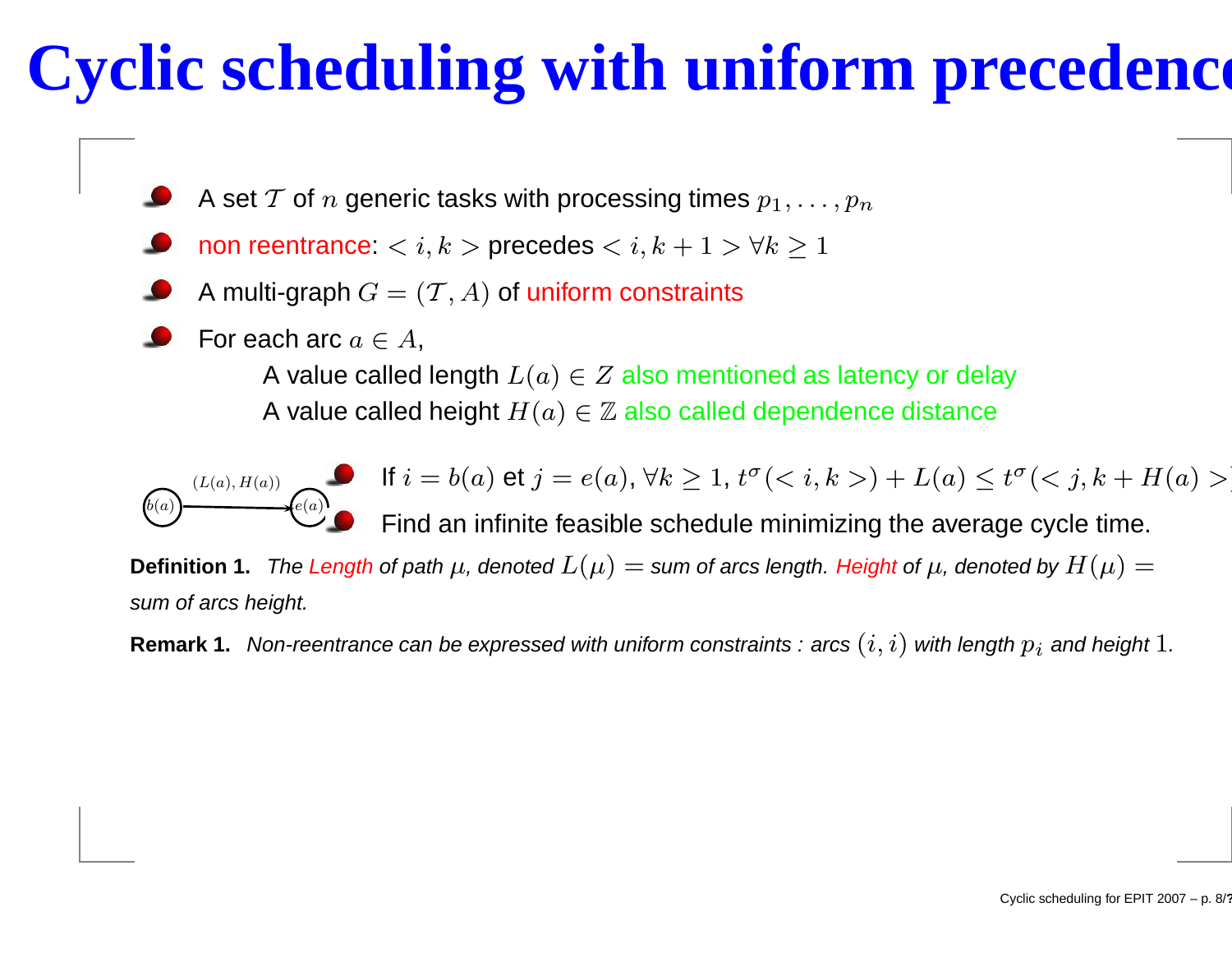# **Example**



Negative length can be used to model deadlines :  $t^{\sigma}(< 5, k>) \leq t^{\sigma}(< 4, k>) + 10$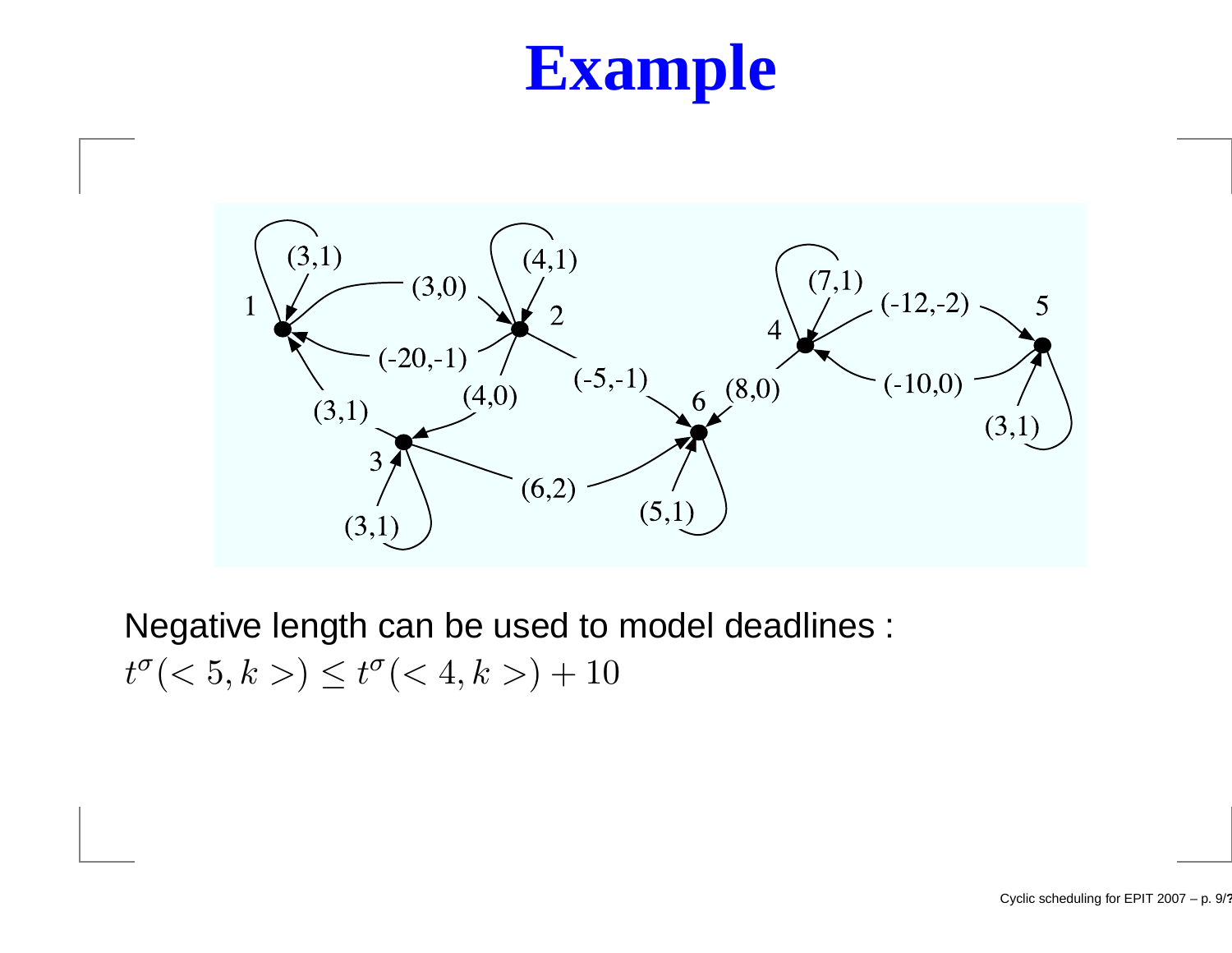# **Questions**

#### **•** Feasibility

- **Construction and properties of schedules.** Periodic schedulesEarliest schedule
- **Performance**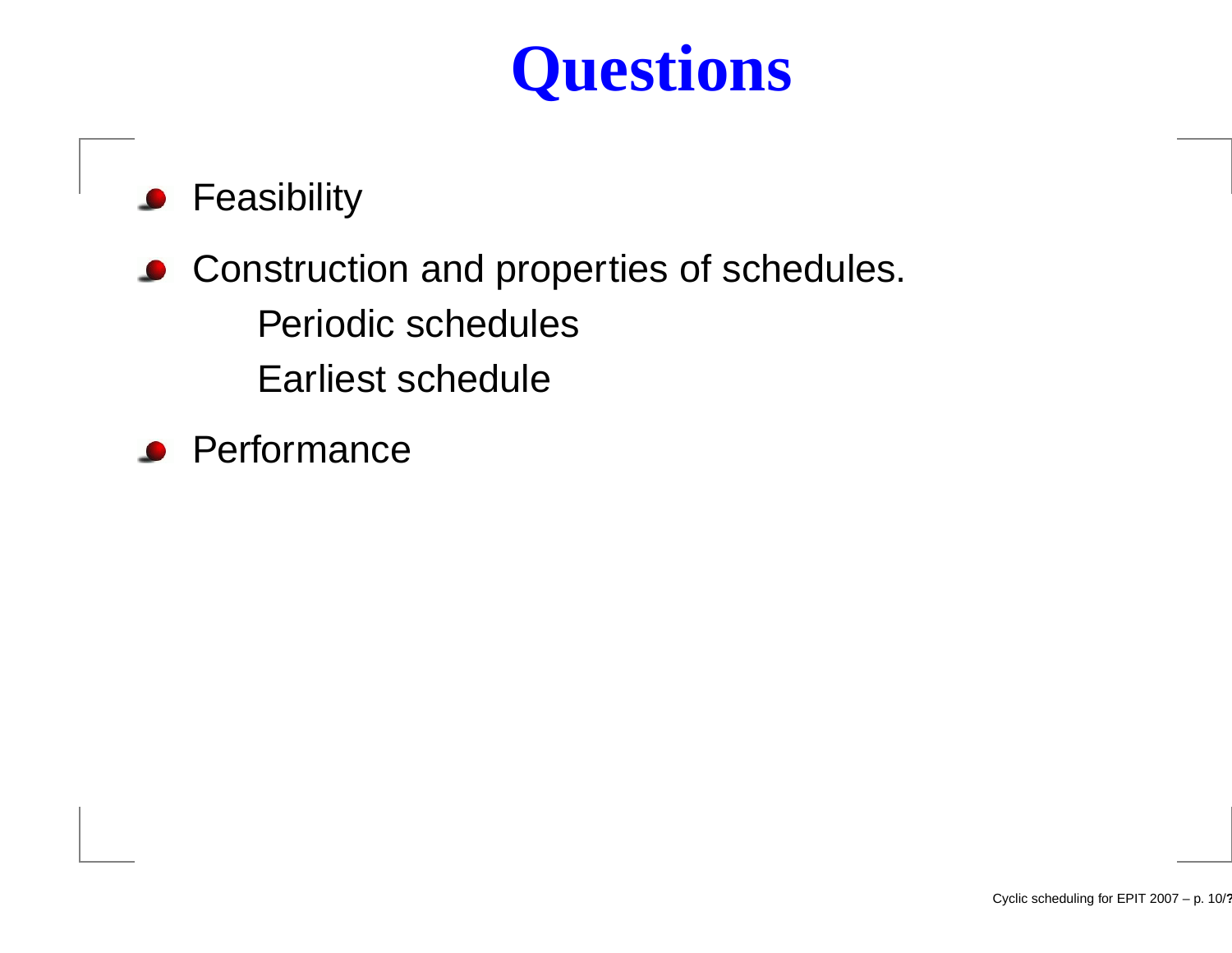## **Feasibility**

For any path  $\mu$  from  $i$  to  $j,$ 

 $\forall k \ge \max(1, 1 - H(C)), \quad t^{\sigma}(*i,k*) + L(\mu) \le t^{\sigma}(*j,k* + H(\mu))$ 

For any circuit  $C$  of  $G,$  and task  $i$  in  $C$ :

 $\forall k \ge \max(1, 1 - H(C)), \quad t^{\sigma}(*k*) + L(C) \le t^{\sigma}(*k*, *k* + H(C)>)$ 

#### Non reentrance  $\Rightarrow$

**Lemma 1.** [Lee 05][Munier 06] If  $G$  is feasible then for any circuit  $C$  such that  $H(C) \leq 0$ ,  $L(C) \leq 0$ . If  $H \in \mathbb{N}$  this condition is sufficient [many authors] [Chretienne 85]

If  $H(C) > 0$ ,  $k = qH(C) + r$  then  $t^{\sigma}(< i, k>) \ge qL(C) + t^{\sigma}(< i, r>)$ . If  $H(C) < 0$  and  $k = -qH(C) + r$  then  $t^{\sigma}(< i, k>) \le -qL(C) + t^{\sigma}(< i, r>)$  $\textsf{\textbf{Lemma 2.}} \ \ \textit{If } H(C) \geq 0, \ \ \ \ A(\sigma,i) = \limsup_{k \rightarrow +\infty} \frac{1}{k}$  $\frac{t^{\sigma} (*k* >)}{k}$  $\frac{k}{k}$   $\geq$  $\frac{L(C)}{H(C)}$ . If  $H(C) <$  $< 0, \quad A(\sigma, i) \leq \frac{L(C)}{H(C)}$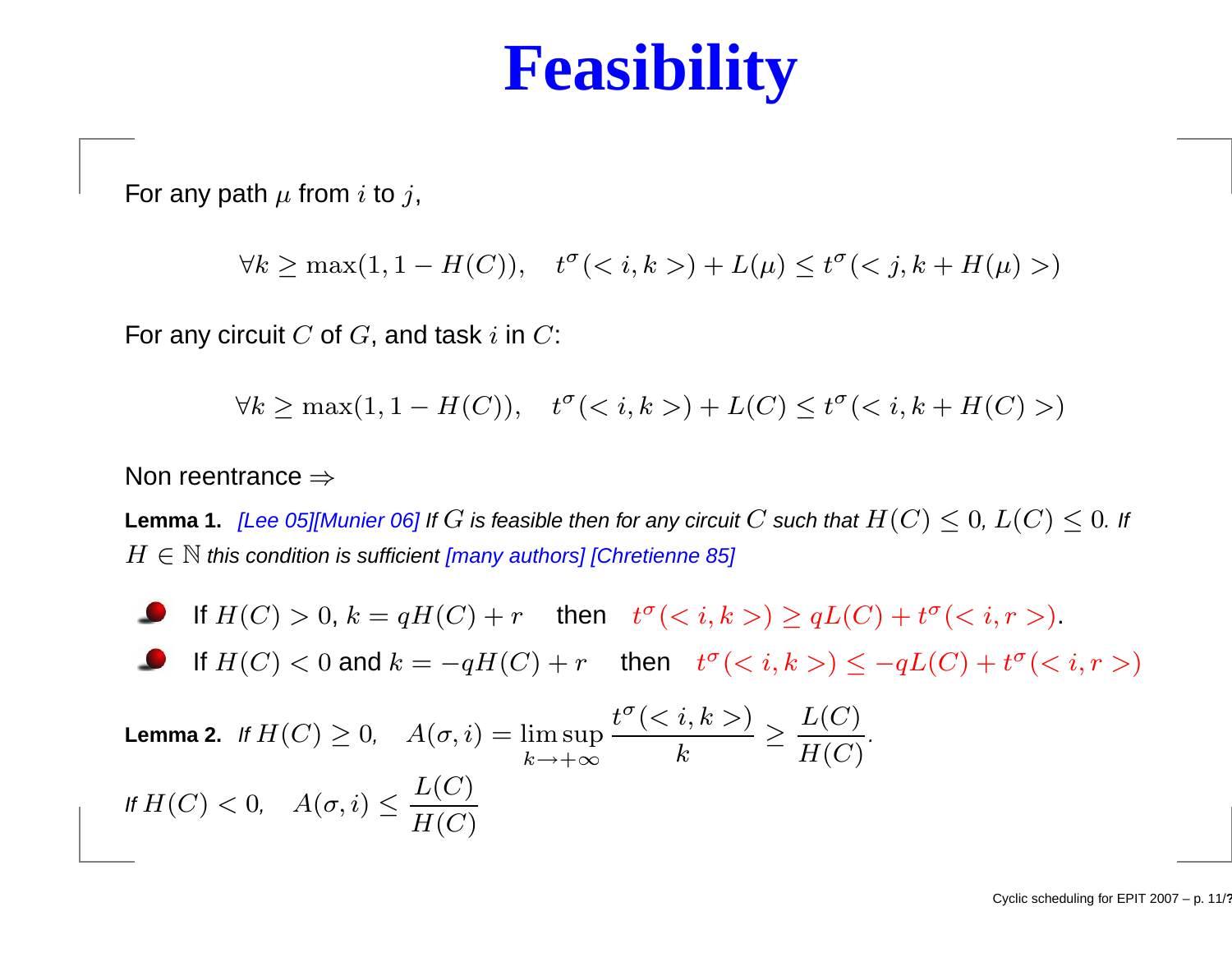# **Feasibility and performance bounds**

For a circuit  $C$  the Index of  $C$ :  $\alpha$  $(C) =$ L $\overline{\left( \right. }$  $C \$  $\frac{L(C)}{H(C)}$ 

- $\mathcal{C}^+(i)$  set of circuits  $C$  s.t.  $i \in C$  and  $H(C) \geq 0$ .  $\mathcal{C}^+ = \cup_{i \in \mathcal{T}} \mathcal{C}^+(i)$
- $\mathcal{C}^-(i)$  set of circuits  $C$  s.t.  $i \in C$  and  $H(C) < 0$ .  $\mathcal{C}^- = \cup_{i \in \mathcal{T}} \mathcal{C}^-(i)$

**Corollary 1.** If  $G$  is feasible then for any task  $i$ , and for any schedule  $\sigma$ 

$$
\max_{C \in \mathcal{C}^+(i)} \alpha(C) \le A(\sigma, i) \le \min_{C \in \mathcal{C}^-(i)} \alpha(C)
$$

A critical circuit is a circuit  $C^* \in \mathcal{C}^+$  s.t  $\alpha(C)$  is maximum : lower bound on  $A(\sigma).$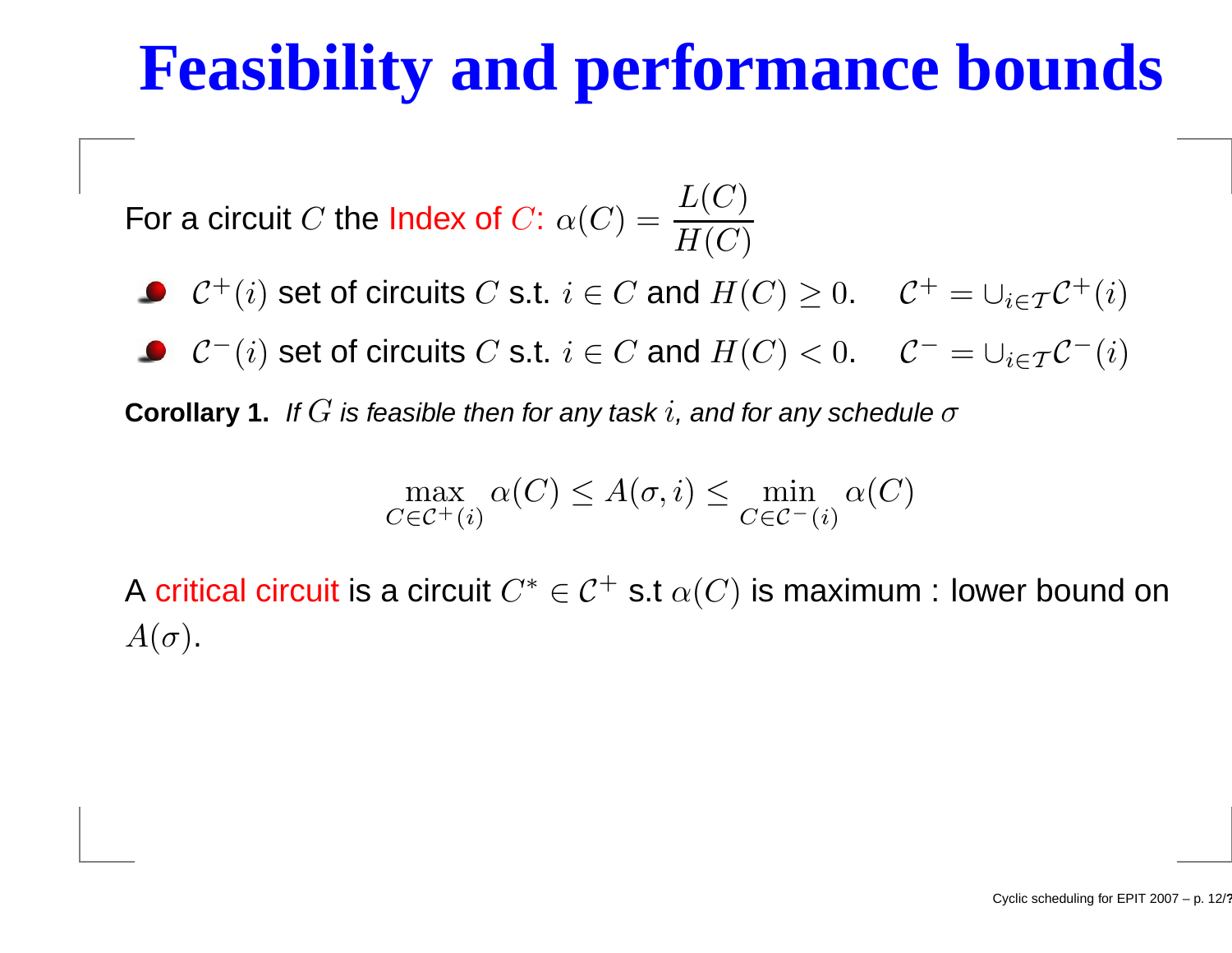### **Periodic schedules**

 $\textbf{Definition 2.} \ \ A \ \textbf{s}$ chedule  $\sigma$  is periodic if each task  $i$  has a period  $w_i$  such that:

$$
t^{\sigma}(k, k) = t^{\sigma}(i, 1>) + (k - 1)wi
$$

Let  $a$  be an arc from  $b(a)$  to  $e(a)$ 

 $\forall k, \quad t^{\sigma}$  $\sigma$ (< b(a), 1 >) + (k - 1) $w_{b(a)}$  + L(a)  $\leq t^{\sigma}$  $\sigma() + (k-1)w_{e(a)} + H(a)w_{e(a)}$ 

$$
\Leftrightarrow t^{\sigma}() - t^{\sigma}(a), 1>) \ge L(a) - w_{e(a)}H(a) + (k - 1)(w_{b(a)} - w_{e(a)})
$$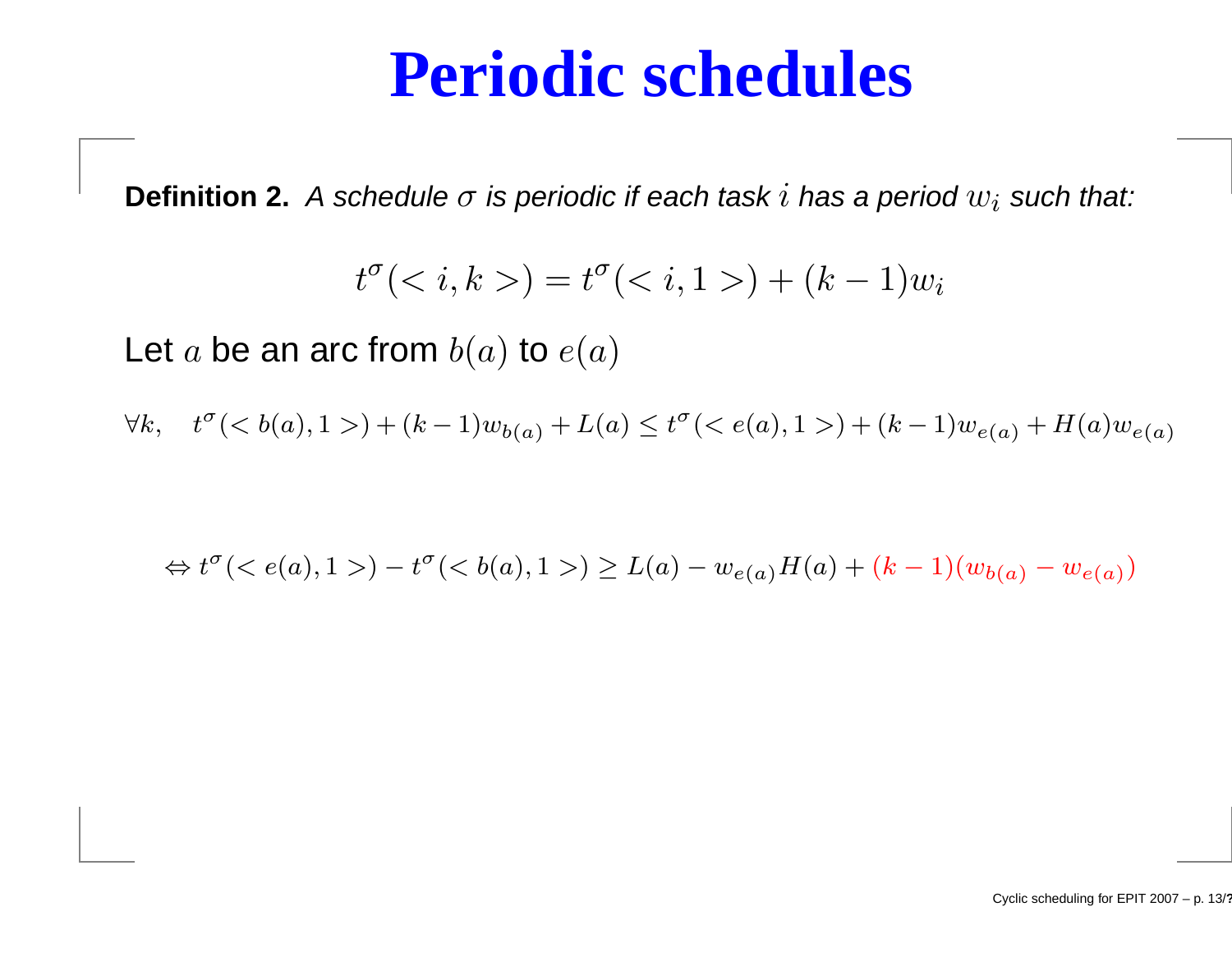## **Existence of <sup>a</sup> periodic schedule**

 $\textsf{Lemma 3.} \ \ \textit{for any arc } a, \, w_{b(a)} \leq w_{e(a)}.$ We denote by  $C_1,\ldots,C_q$  the strong components of  $G.$ Let  $\alpha^+(C_s) = \frac{1}{2}$  $\, + \,$  $^{+}(C_s) = \max_{C \in C_s, H(C) > 0}$  $\alpha$  $\left($  $C \$ ) and  $\alpha$  $^{-}(C_s) = \min_{C \in C_s, H(C) < 0}$  $\alpha$  $\left($  $C \$ ) **Corollary 2.**

 $\forall s, \forall i, j \in C_s, w_i=w_j=W_s \text{ and } \alpha^+(C_s) \leq W_s \leq \alpha^-(C_s)$ 

Moreover, if there is an arc  $a$  s.t.  $b(a)\in C_s, e(a)\in C_{s'}$  then  $W_s\leq W_{s'}$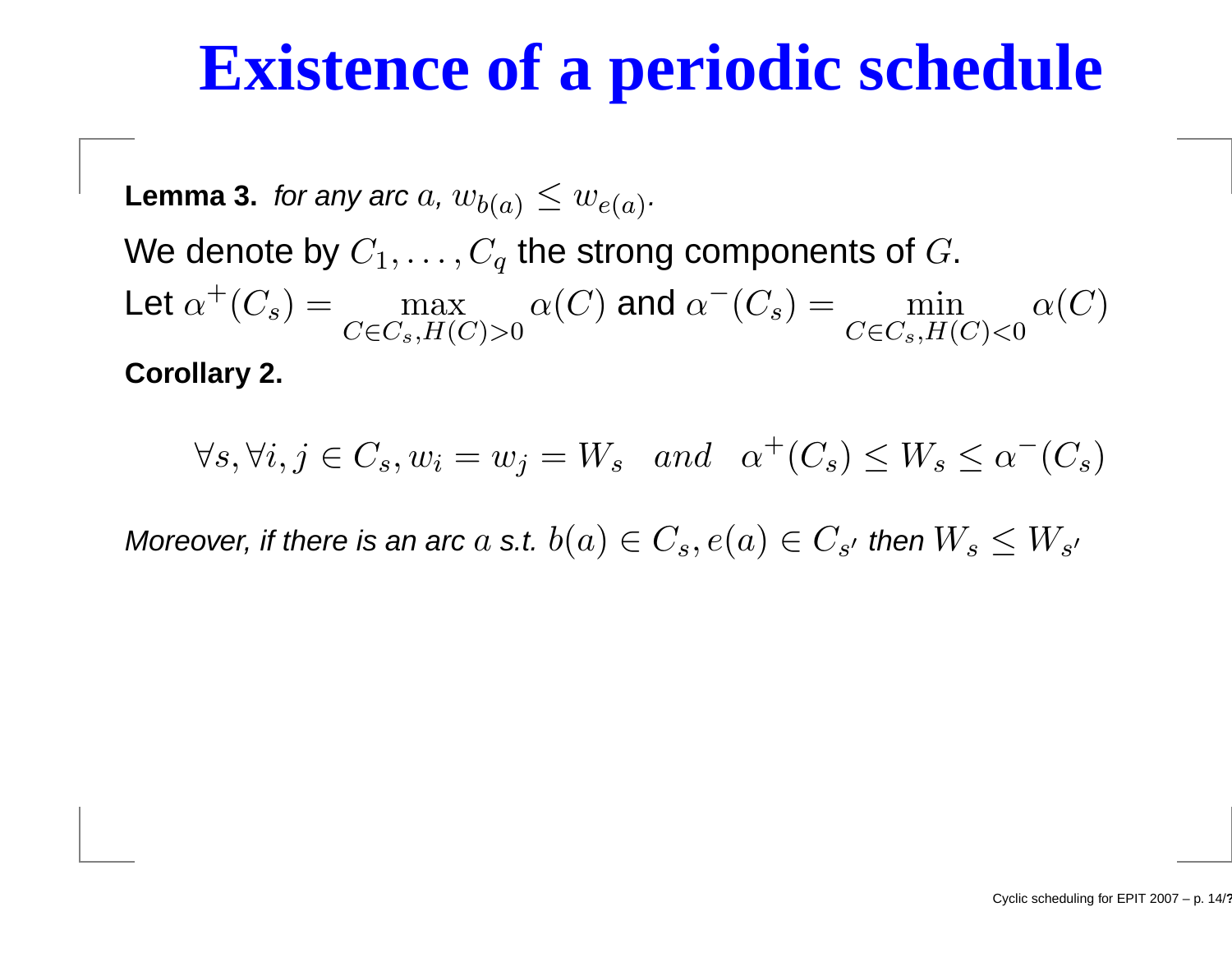# **Example**



- $C_1 = \{1, 2, 3\}, C_2 = \{4, 5\}, C_3 = \{6\}$
- $\alpha^+(C_1) = 10, \alpha^-(C_1) = 17, \quad \alpha^+(C_2) = 7, \alpha^-(C_2) = 11, \quad \alpha^+(C_3) = 5$
- $10 \leq W_1 \leq 17$ ,  $7 \leq W_2 \leq 11$ ,  $5 \leq W_3$ ,
- $\bullet$  $W_3 \ge W_2, W_3 \ge W_1$
- $W_1 = 10, W_2 = 7, W_3 = 10$ . Notice that  $W_1 = W_2 = W_3 = 10$  is also a solution.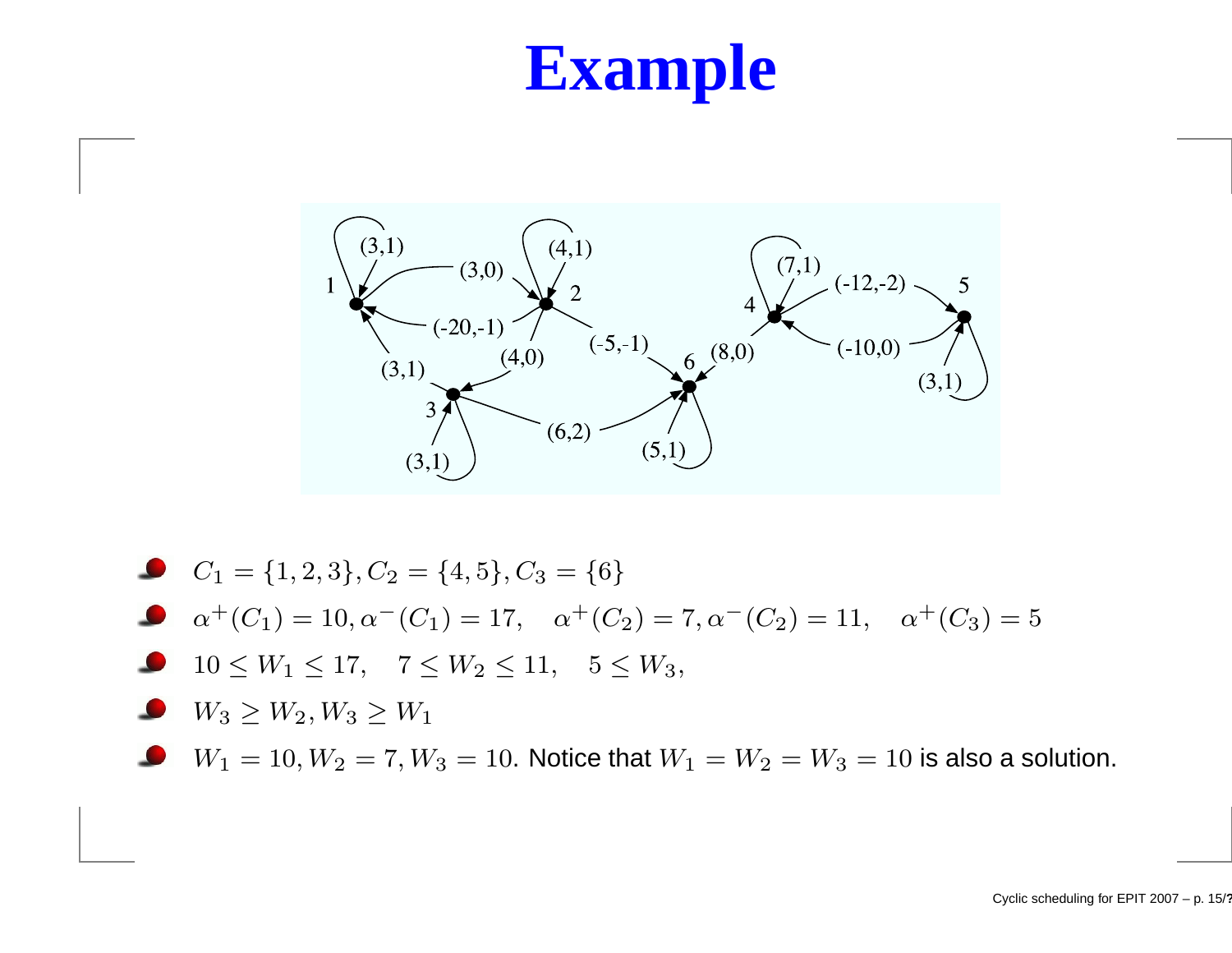# **Feasibility**

**Theorem 1.** [Munier 06] G is feasible if and only if there exists <sup>a</sup> periodic schedule.

Idea : If no periodic schedule exists, build paths  $\mu_x$  between  $i$  and  $j$ in  $G$  such that  $H(\mu_x)$ = h and  $\lim\limits_{x\rightarrow+\infty}$  $L(\mu_x) \rightarrow +\infty$ , which contradicts

$$
t^{\sigma}() - t^{\sigma}() \ge L(\mu_x)
$$

for some  $k$ .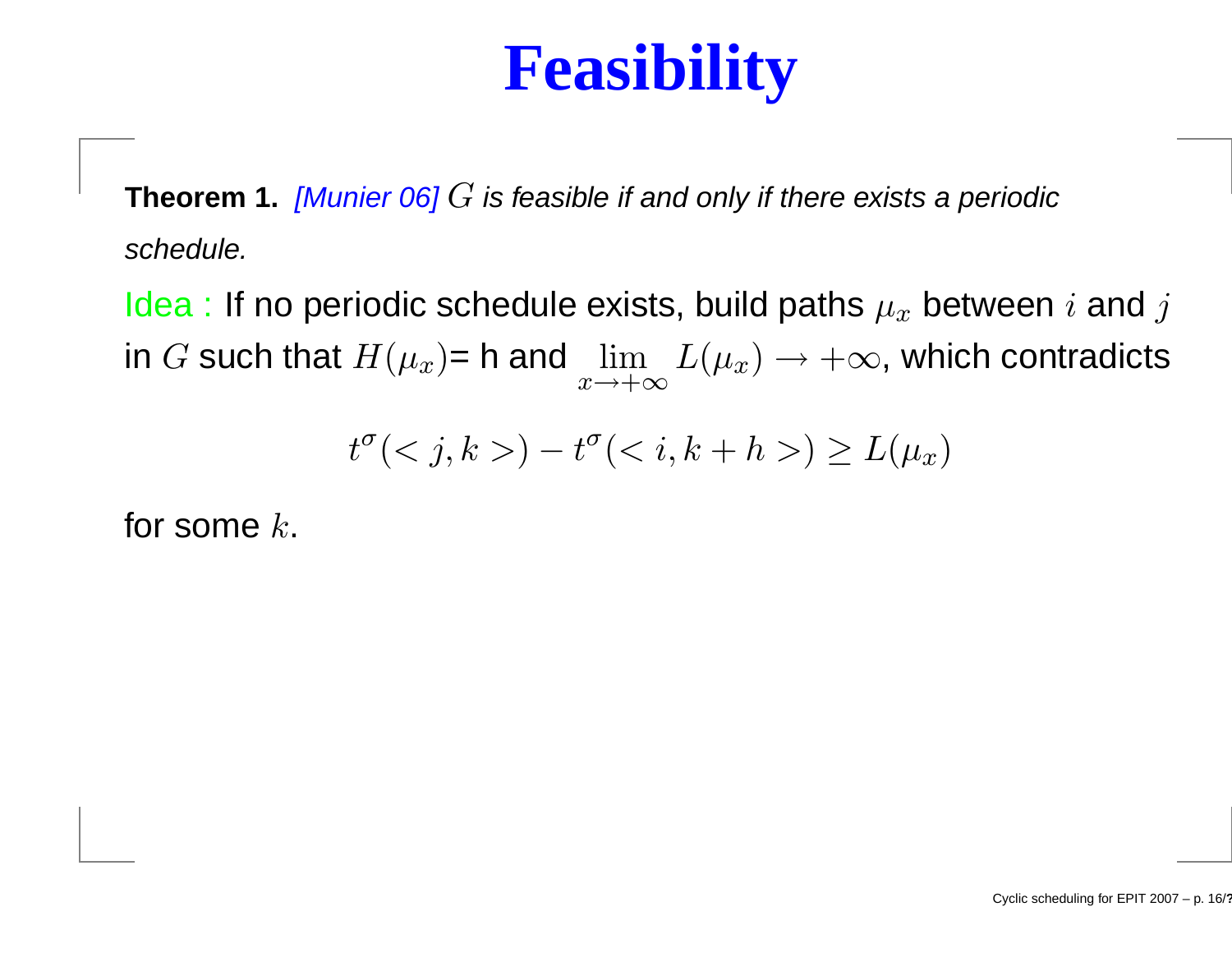# **Computation of <sup>a</sup> periodic schedule**

For a strong connected graph  $G$  and a given  $W$ :

 $\forall a, \quad t^{\sigma}$  $\sigma(< e(a), 1>)$  $-t^\sigma$  $\sigma(< b(a), 1>) \geq L(a)$ − $-W.H(a)$ 

Let 
$$
V_W(a) = L(a) - W.H(a)
$$

- If  $(G, V_W)$  has positive circuits then infeasibility.
- otherwise  $t^\sigma$  $\sigma(< i, 1>)$  = longest path to  $i$  in  $(G, V_W)$  is a solution.
- Bellman-Ford algorithm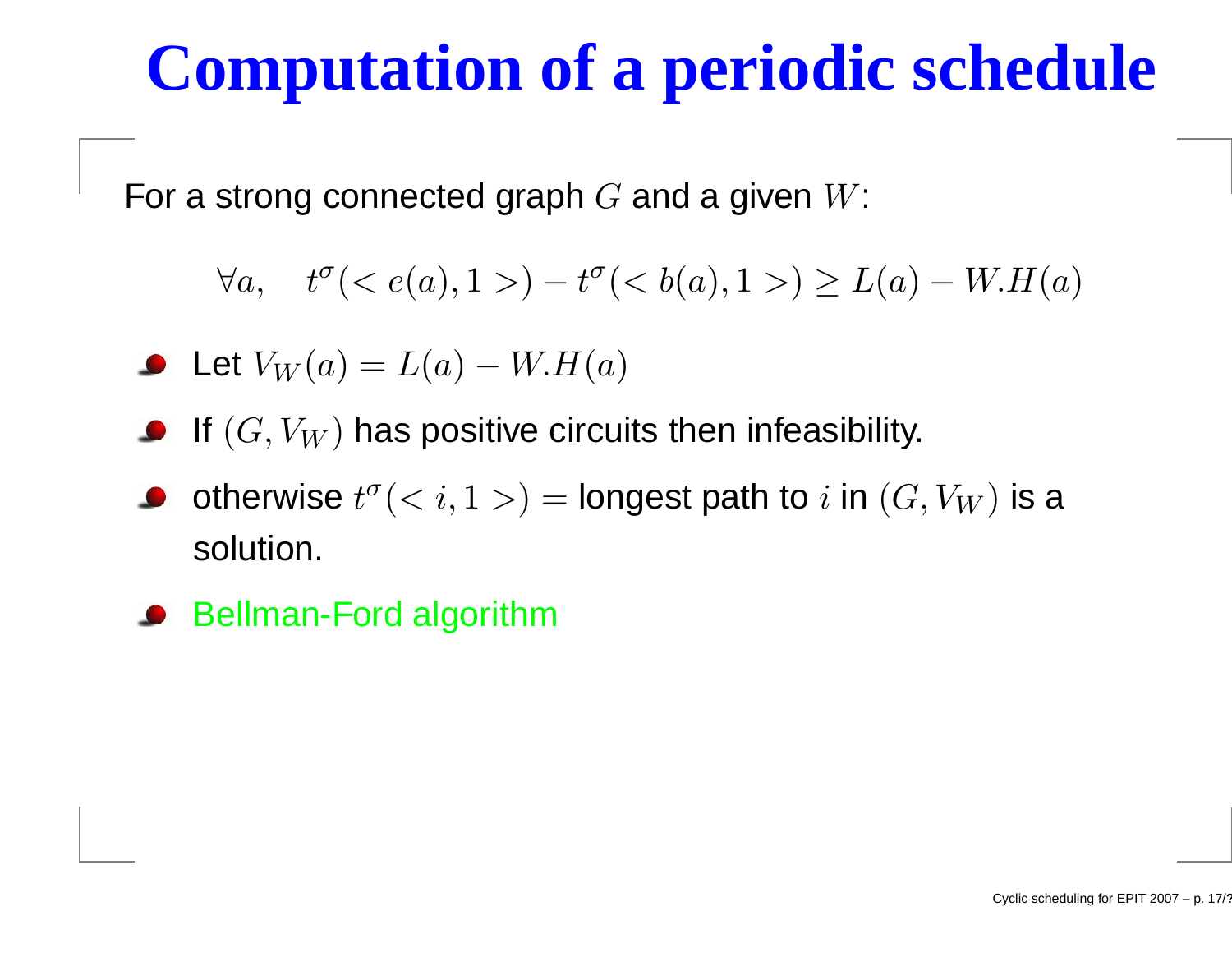# **Computation of critical circuits**

#### [Dasdan et al 99]

Polynomial algorithms :

Binary search on W: at each step check if  $(G, V_W)$  has positive circuits<br>(legan bleg max:  $(L(s), H(s)))$  II awler ZOICendran Mineux 851  $0(nm(\log n + \log \max_a(L(a),H(a))))$  [Lawler 79][Gondran-Minoux 85] Linear programming with primal dual approach  $O(n^2$  $^2m)$  [Burns 91]

#### An efficient pseudo polynomial algorithm: Howard's algorithm[Cochet-Terrasson et al 98]

 $W=$  lower bound

At each step check if  $G, V_W$ ) has positive circuit  $C$  with breadth first search. If  $G = 0$  atop. Otherwise set  $W = e(G)$  $H(C) <= 0$  stop. Otherwise set  $W = \alpha(C).$ 

complexity  $O(m.X)$ ,  $X$  product of degrees of nodes.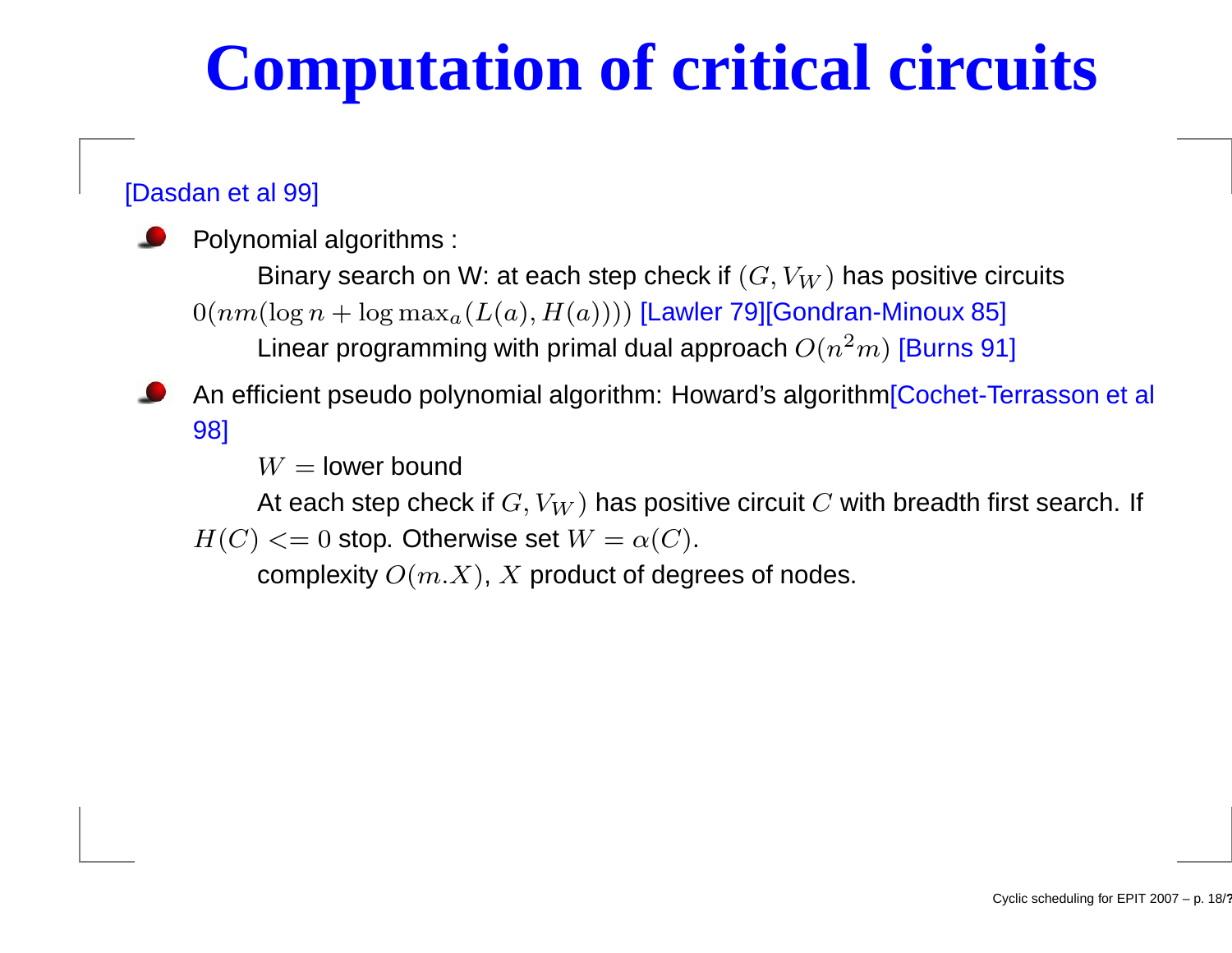# **Computation of an optimal periodic schedule**

Compute the strong components of  $G$   $O(n+m)$ 

- Check feasibility for each component  $C_s$ , and the critical circuit value  $\alpha_s$ . $O(nm \log(n) + \log(V_{max}))$
- Compute the reduced graph of components. $O(n+m)$
- Sort the components by topological order. $O(n+m)$
- for each component  $C_s.$

if  $C_s$  has no predecessor, set  $W_s=\alpha_s.$ if  $C_{x_1}, \ldots, C_{x_r}$  are predecessors of If  $\alpha_s \geq \beta_s$  set  $W_s = \alpha_s$ .  $_{x_{r}}$  are predecessors of  $C_{s}.$  Let  $\beta_{s}=\max_{i}W_{x_{i}}$ otherwise check if  $(C_s,V_{\beta_s})$  has some positive circuit. $O(nm)$ if so,<mark>infeasibility otherwise set  $W_s=\beta_s.$ </mark>

- Compute the longest paths from a dummy source node to any node  $i$  on  $G$  with on each component value  $V_{W_s}$  and on each intermediate arc between  $C_s, C_{s^{\prime}}$  value  $V_{W_{s'}}$ .  $O(nm)$
- $t^{\sigma}(< i, 1>)$  = longest path to  $i$ .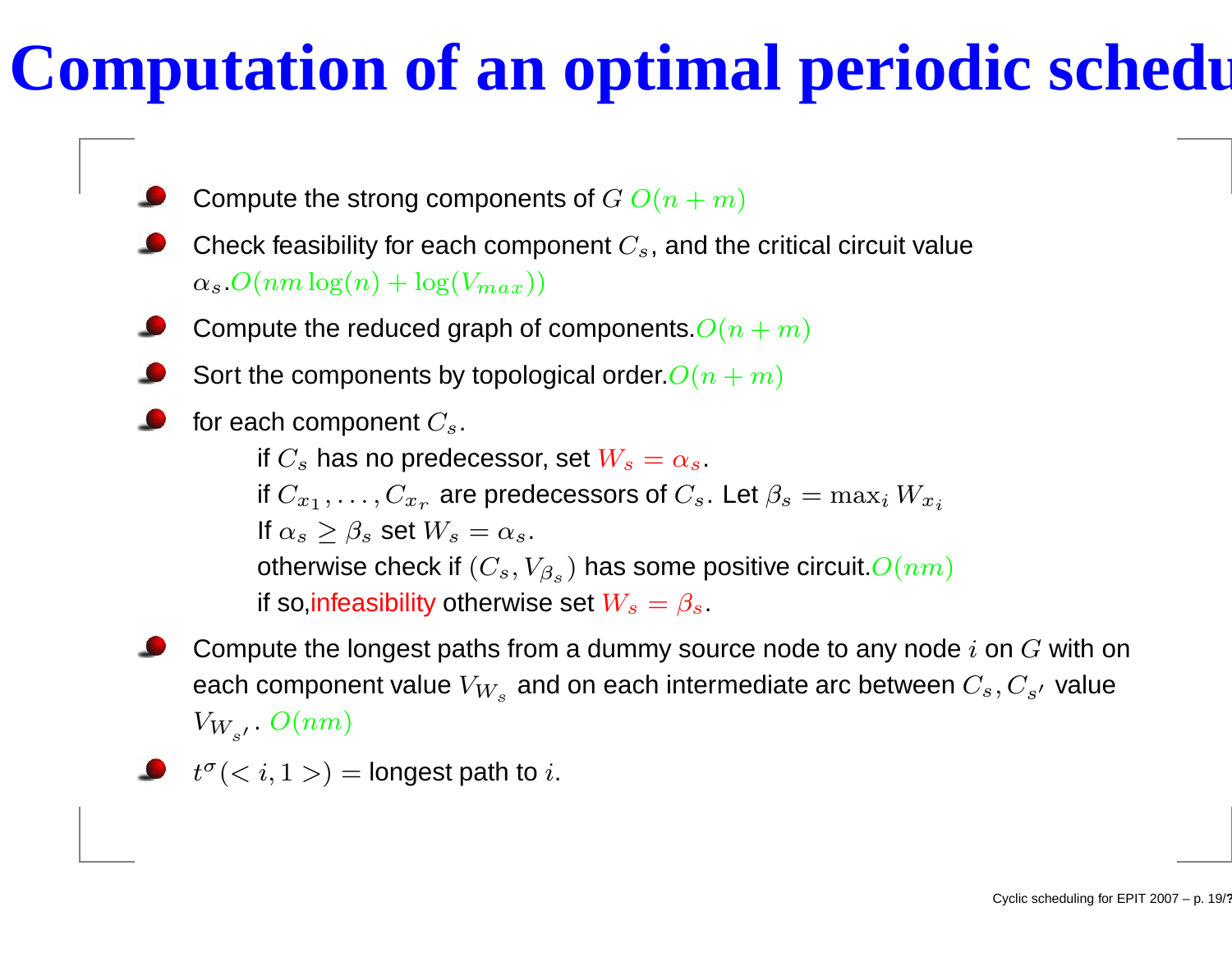## **Example**

Graph with  $L-W_sH$  values:



A periodic schedule: period of 1,2,3,6 is 10, period of 4,5 is <sup>7</sup>

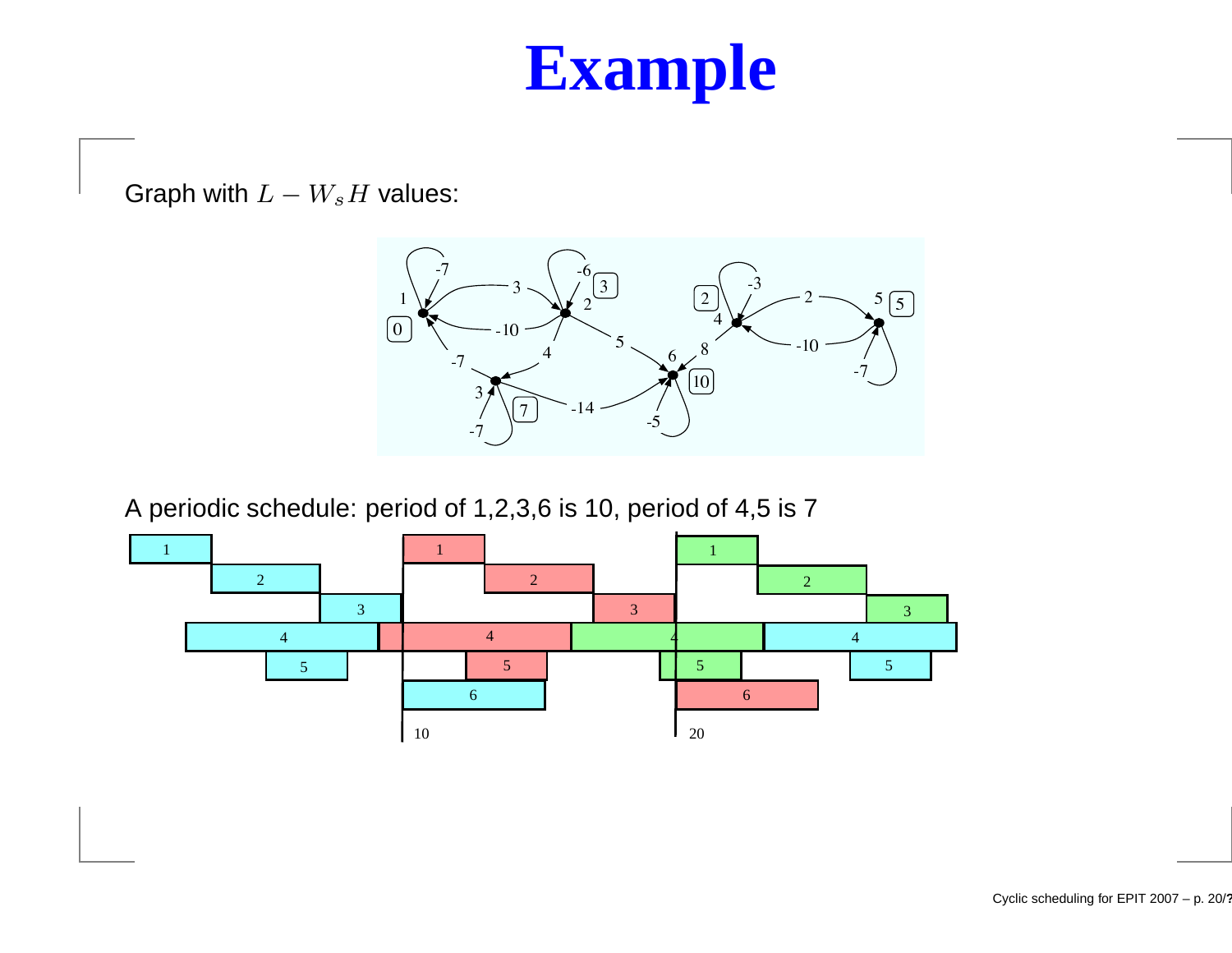# **Positive heights**

The problem has been studied earlier [Chretienne 85][manyauthors]

**Theorem 2.** For any  $w \geq \max_{C \; circuit} \alpha(C)$  there is a periodic schedule, all tasks have period  $w.$ 

No need to compute strong components.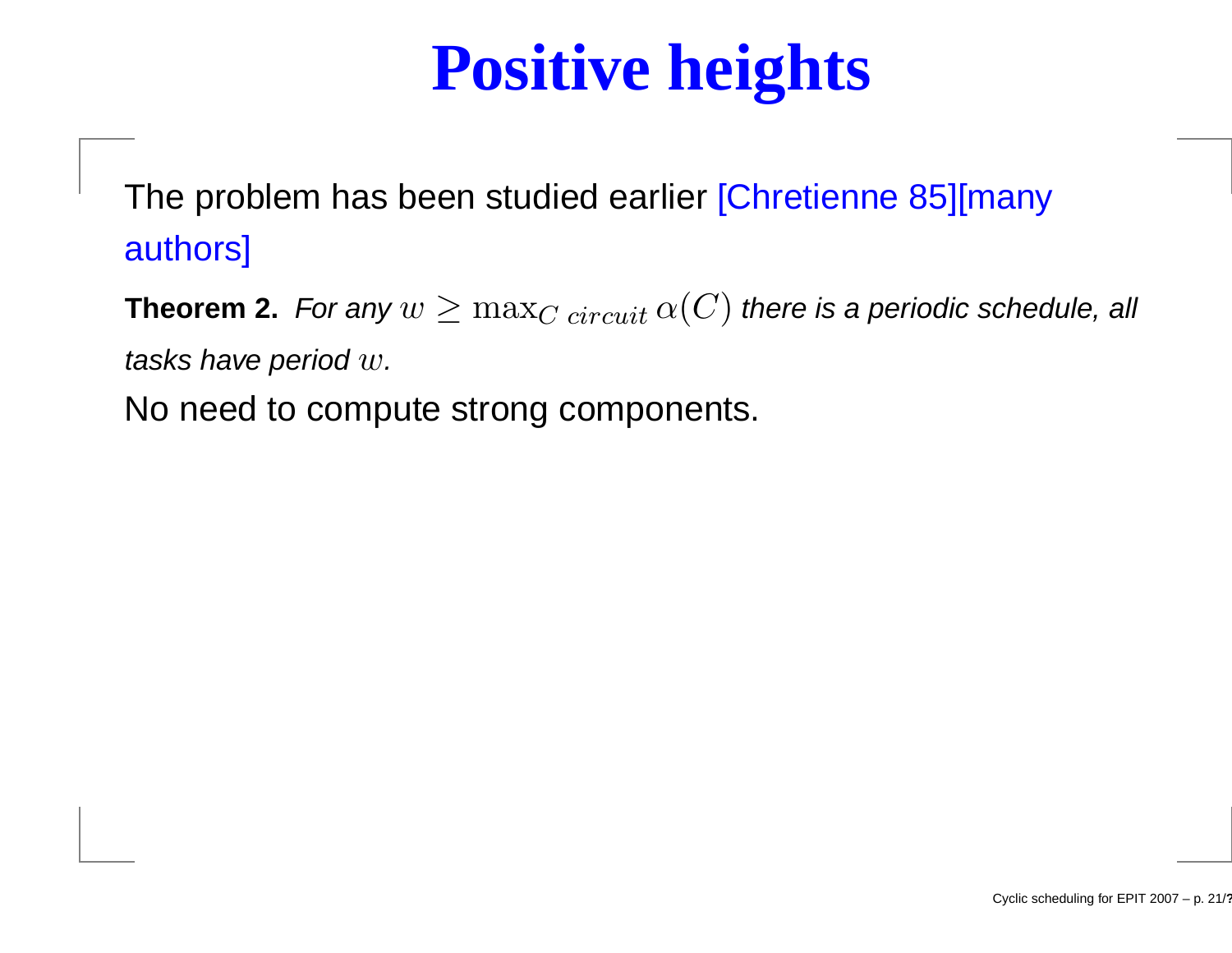## **K-periodic schedules**

**Definition 3.** In a  $K$  -periodic schedule  $\sigma$ , a schedule of  $K_i$  occurrences of task  $i$ is repeated every  $W_i$  time units:

$$
\forall l \ge l_0, \quad t^{\sigma}(l + K_i>) = t^{\sigma}(l, l) + W_i
$$

**Lemma 4.** The average cycle time of task  $i$  in a  $K−$  periodic schedule is  $A(\sigma,i) = \frac{W_i}{K_i}.$ 

Un ordonnancement 2-périodique (pour chaque tâche).

| 1134117341134117341 |  |  |  |  |  |  |  |
|---------------------|--|--|--|--|--|--|--|
| 256256725672562567  |  |  |  |  |  |  |  |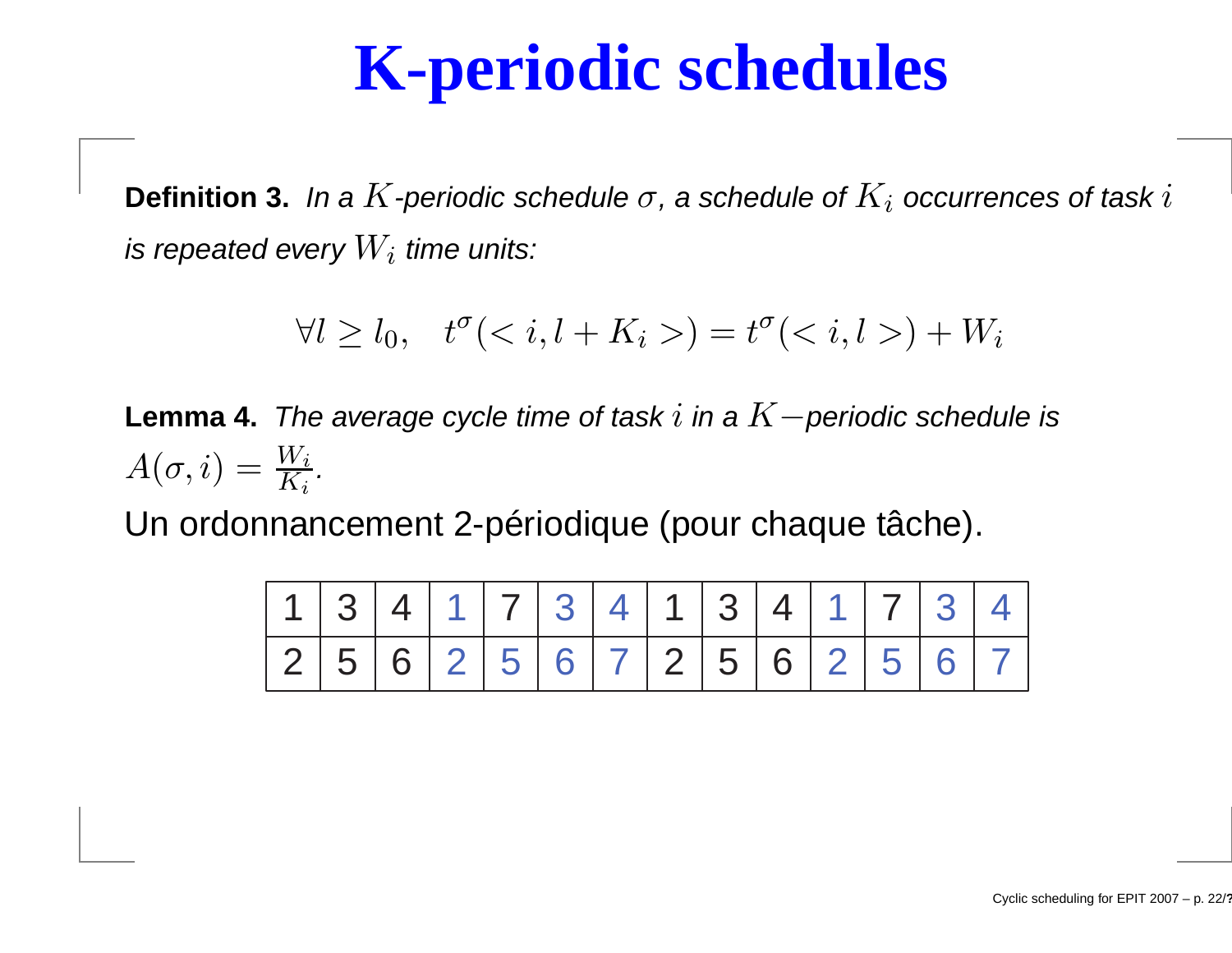### **Properties of the earliest schedule**

#### [Romanovskii 67,Chretienne 85, Munier 06]

**Theorem 3.** If  $G$  is feasible, the earliest schedule  $\sigma^*$  is  $K$  -periodic and

$$
A(\sigma^*) = \max_{C \in \mathcal{C}^+} \alpha(C)
$$

After <sup>a</sup> transitory time, the earliest schedule becomes regular andits behavior is ruled by the critical circuit index.

**Remark 2.**  $K$  might be large  $\leq$  product of heights of critical circuits.

#### Open questions

Length of the transitory time?Exact measure of  $K.$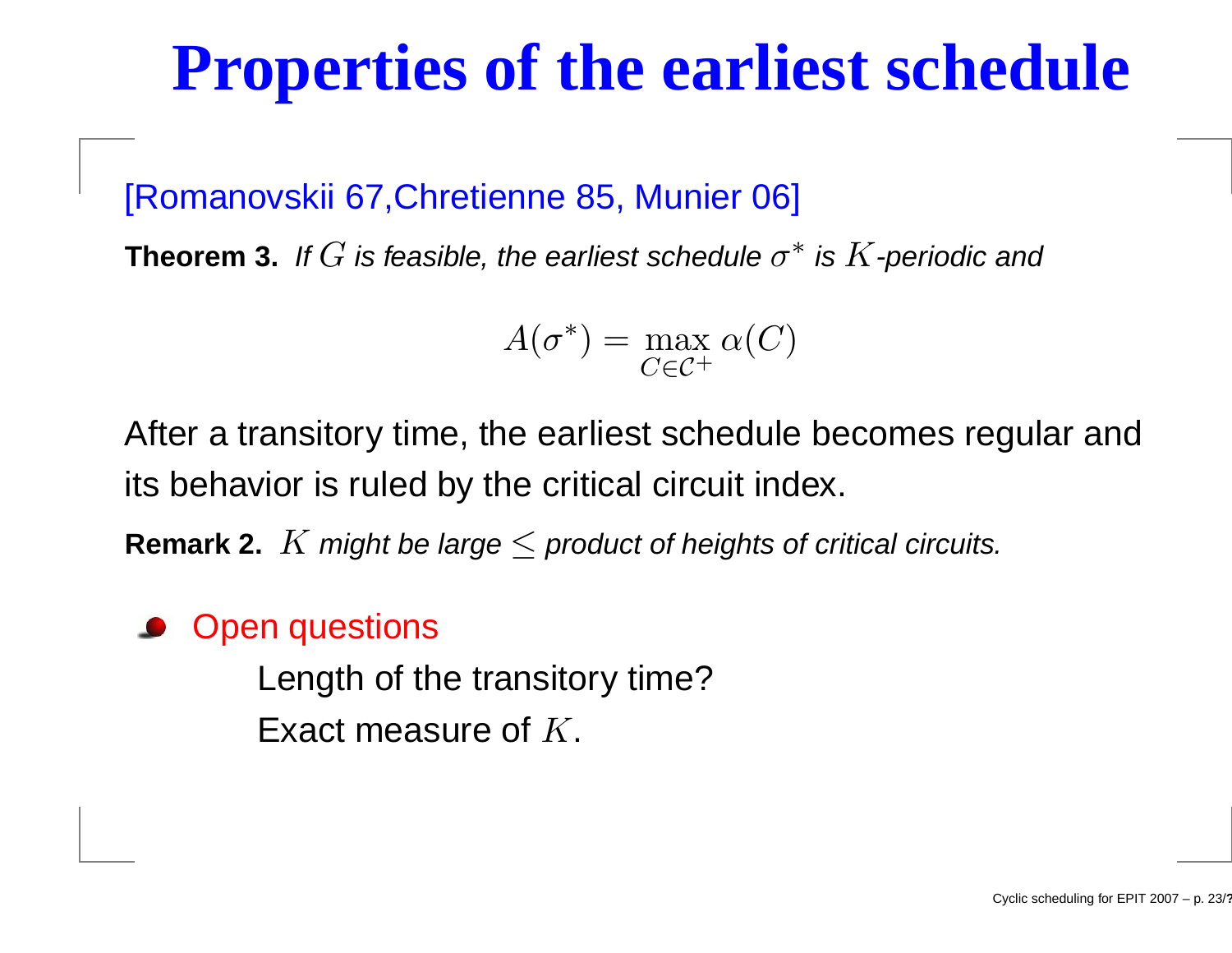# **Stability/boundedness**



If  $w < w'$  then  $b(a)$  produces pieces or results faster than  $e(a).$ Unstability

Moreover the iteration delay:

$$
D^{\sigma}(k) = \max_{i \in \mathcal{T}} t^{\sigma}(\langle i, k \rangle) - \min_{i \in \mathcal{T}} t^{\sigma}(\langle i, k \rangle) \to_{k \to +\infty} +\infty
$$

This might occur in earliest schedule and in periodic schedules forgeneral uniform graphs.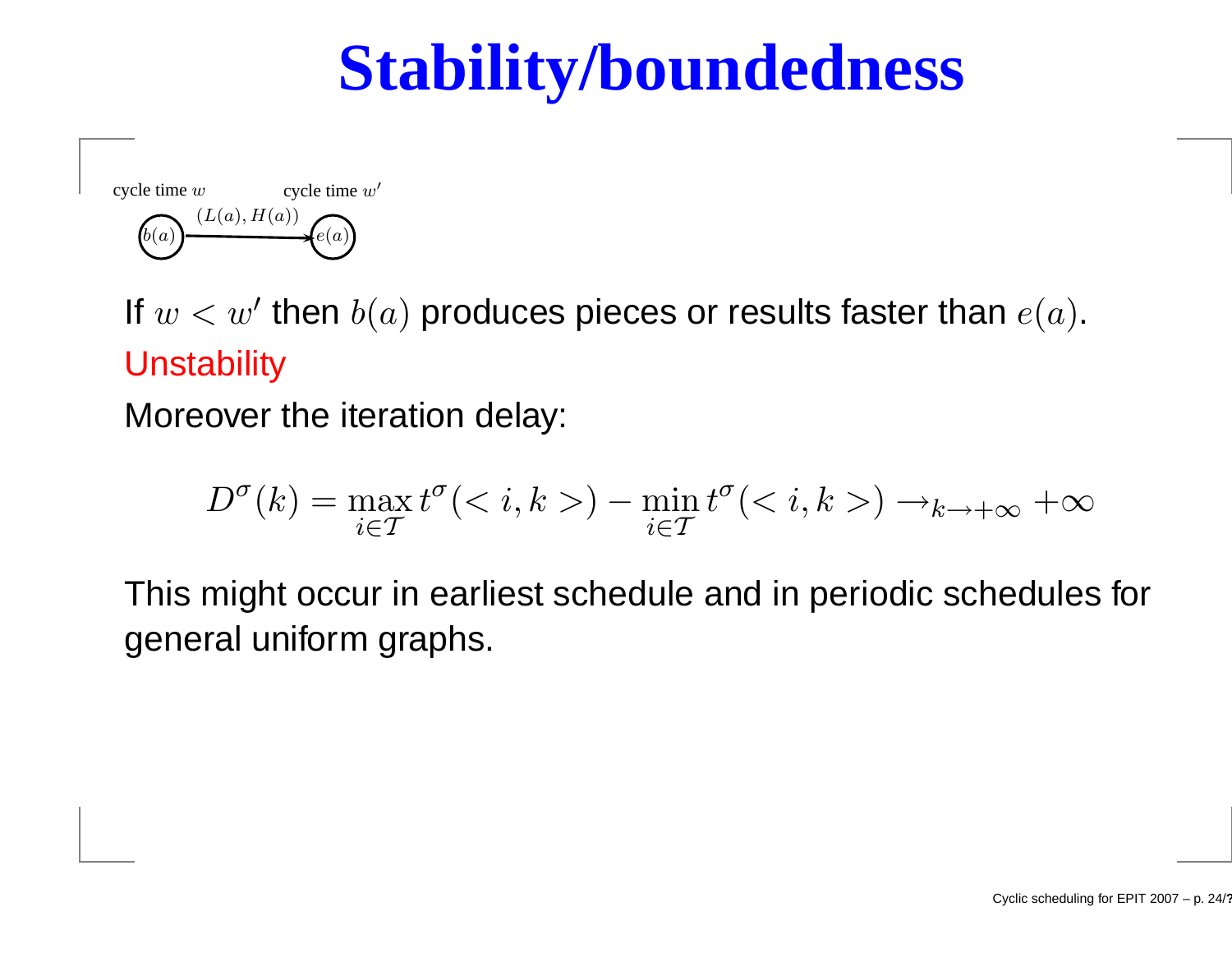# **Example**



There are 3 strong components $C_1 = \{1, 2, 3\}, C_2 = \{4\}, C_3 = \{5, 6, 7\}$ 

$$
\alpha(C_1) = 3, \alpha(C_2) = 1, \alpha(C_3) = 5
$$

- The earliest schedule of  $i\leq 4$  is <sup>2</sup>−periodic with period 6.
- The earliest schedule of  $\{5,6,7\}$  is 1–periodic with period 5.
	- Unstable schedule
- Here <sup>a</sup> static 1-periodic schedule with period 5 can be built.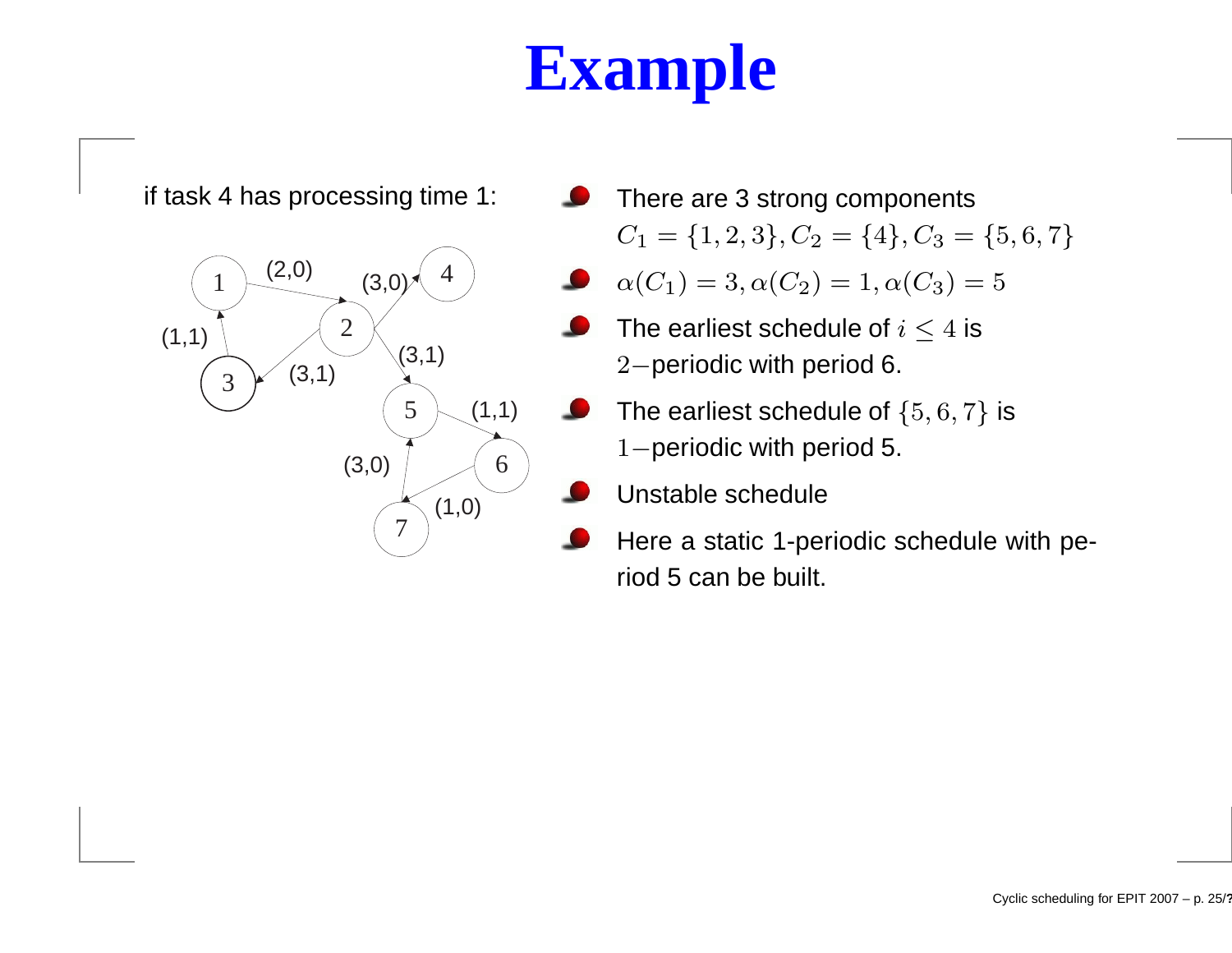# **Cyclic problems with resources**

- Complexity of <sup>a</sup> cyclic problem/ its non cyclic version.
- Tools for constructing periodic schedules: circuits and patternsPolynomial problems
- Are periodic schedules optimal?
- Decomposed scheduling: <sup>a</sup> general approach
- Approximation of decomposed scheduling
- ILP formulations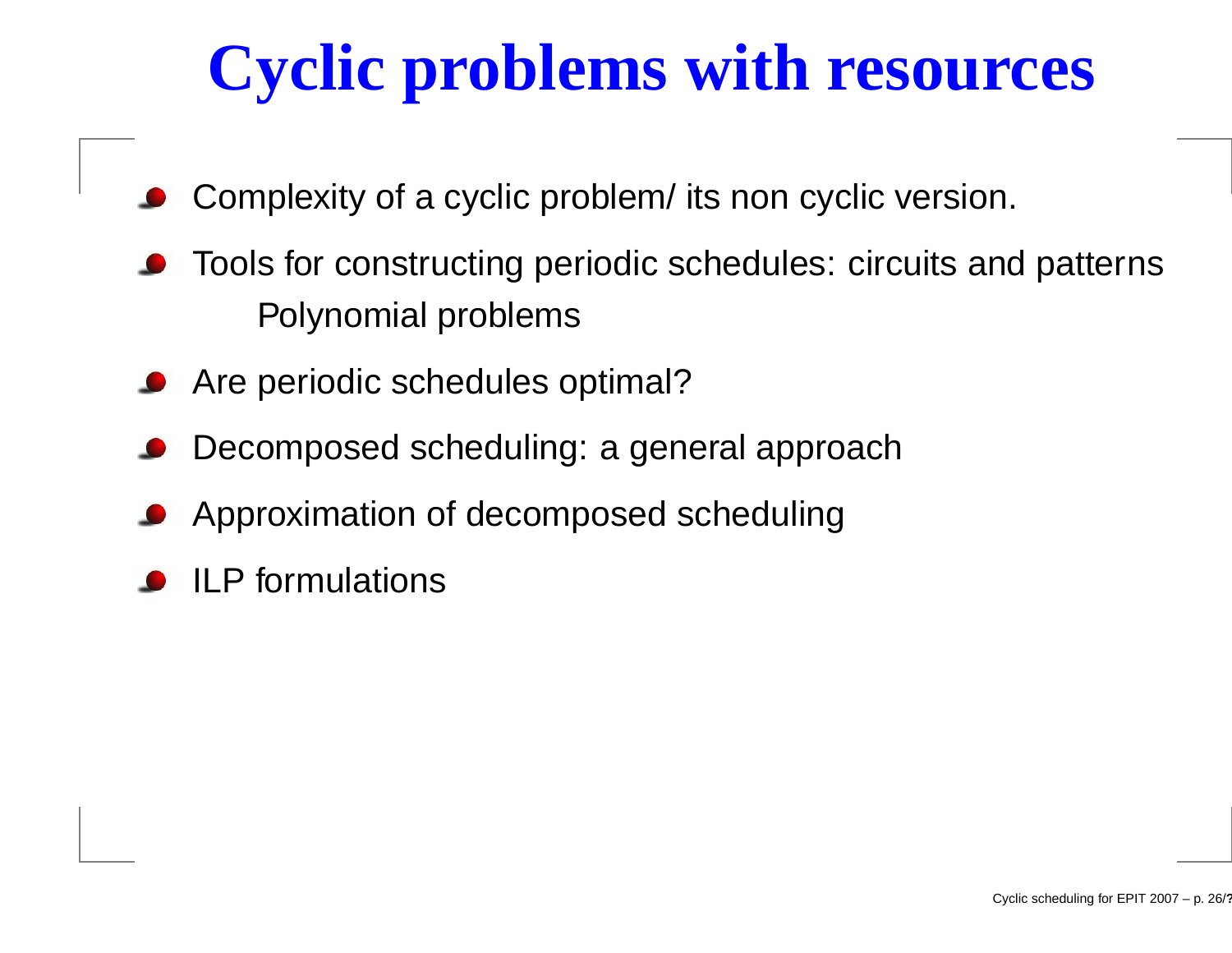# **Complexity**

#### Consider a problem  $resources|prec|C_{max}$  which is NP-hard. A simple Reduction:



- Add two dummy nodes to  $G$  (source  $s,$  sink  $t$  with unit proce
	- set  $H(a) = 0$  for all arcs in  $G$  and arcs from  $s$  and arcs to  $t$ .
- Add an arc from  $t$  to  $s$  with height  $1.$
- Any schedule  $\sigma'$  of  $G'$  is a sequence of schedules of  $G.$

Its average cycle time  $A(\sigma')$  is the mean of makespan of  $G$  schedules

 $A(\sigma') \leq B \Leftrightarrow C_{max}(G) \leq B-2$ 

**Corollary 3.**  $P|uniform\, prec, p_i = 1|A, pre-assigned\,processors|uniform\, prec|A, cyclic$ job-shop with uniform constraints are NP-hard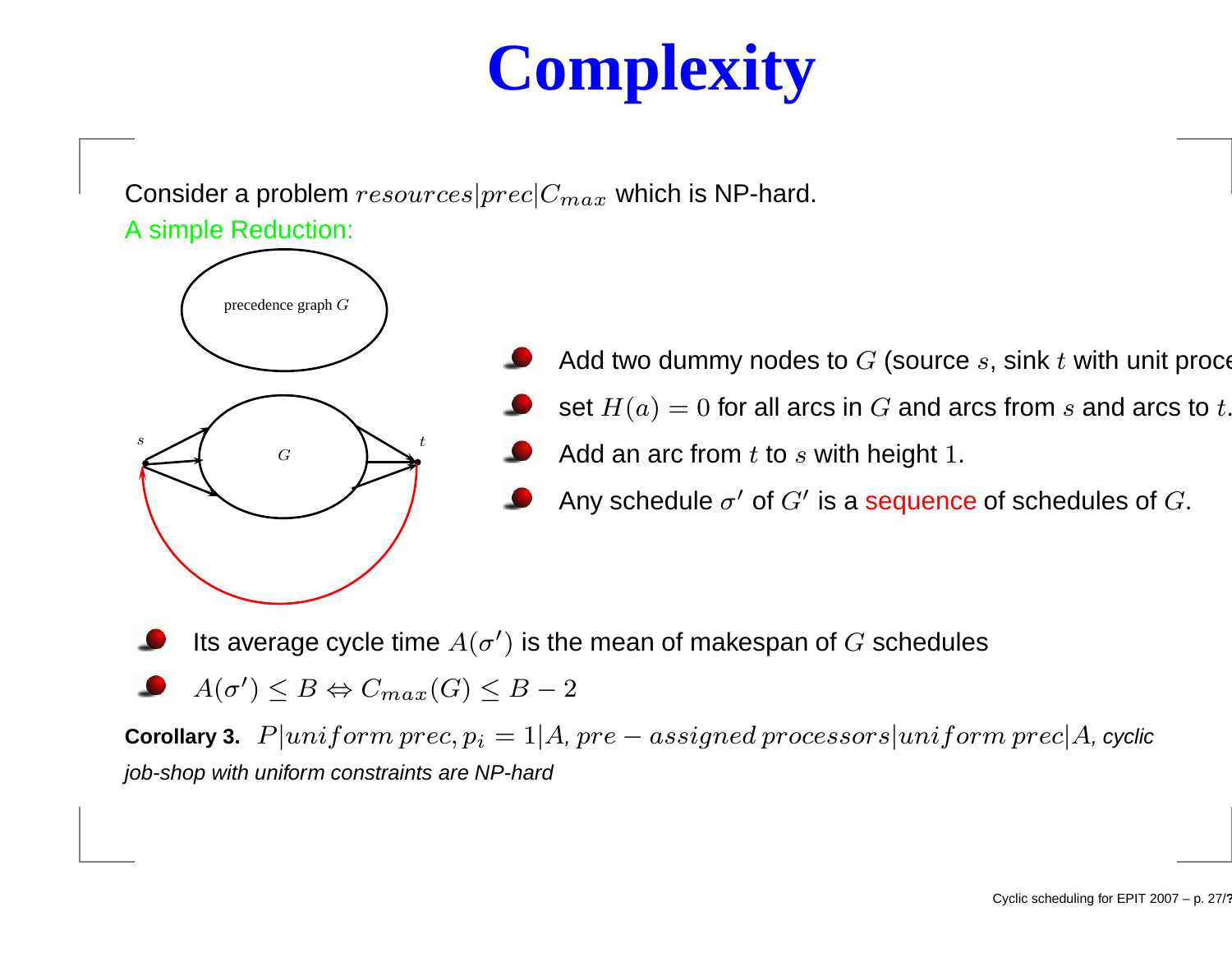## **Circuits**

Consider a uniform graph  $G=$ circuit, such that for any arc  $a$  $L(a) = p_{b(a)}$ : usual precedence constraints.

**Lemma 5.** In any schedule of  $G$  no more than  $H(G)$  tasks are performed in parallel.

**Corollary 4.** *[Munier* 91] The problem  $P|circuit, L(a) = p_{b(a)}|A$  is solvable in polynomial time.

Idea : if  $H(G) \leq m$  then any schedule meets the resource constraint. If  $H(G) > m,$  then we can reduce the height of some arcs so that  $H(G) = m$  without modifiying the lower bound on

$$
A(\sigma) \ge \max(\max_{i \in T} p_i, \frac{\sum_{i \in T} p_i}{m})
$$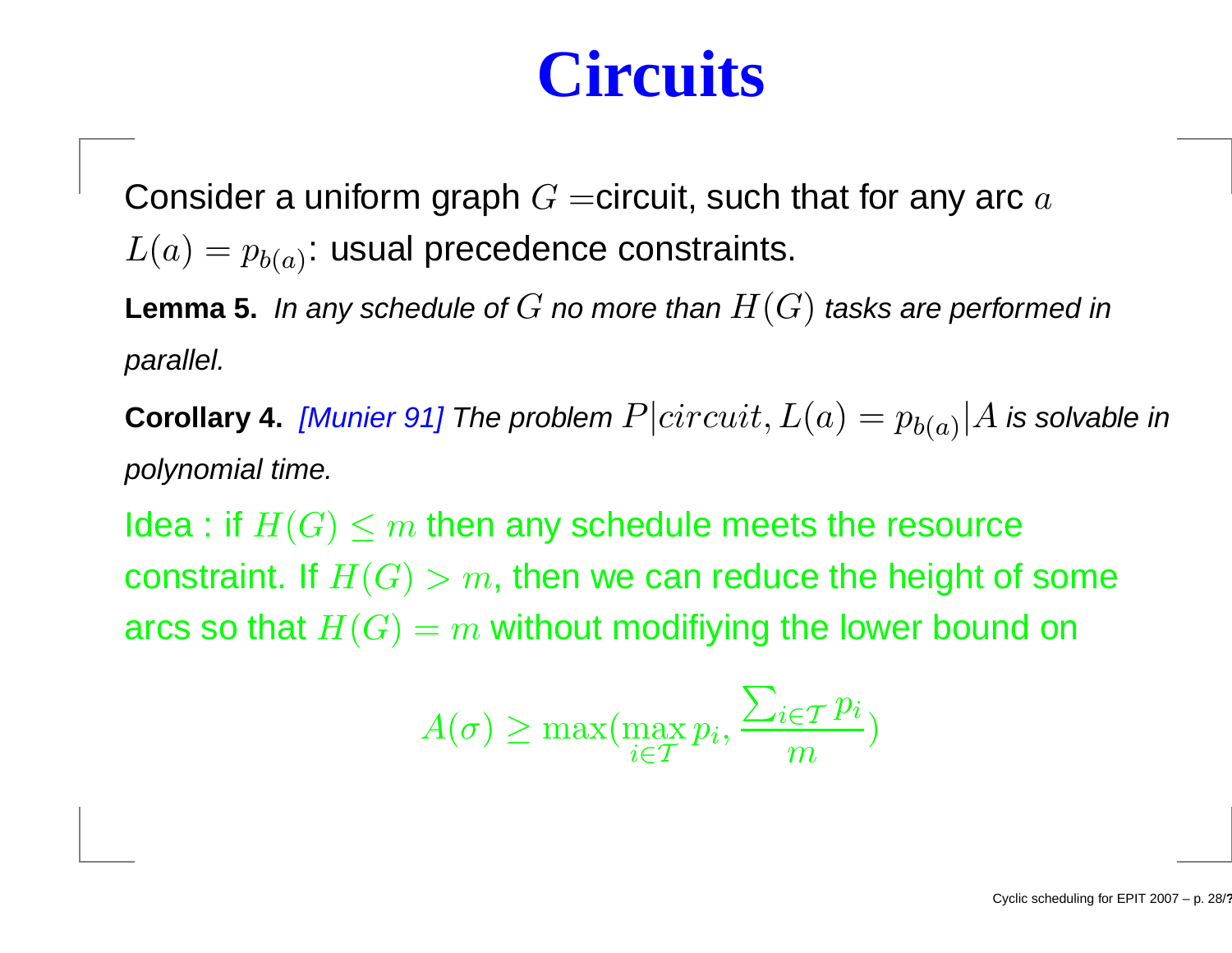### **Patterns**

Let  $\sigma$  be a periodic schedule with unique period  $w.$ 

$$
t^{\sigma}(k, k) = t^{\sigma}(i, 1>) + (k - 1)w
$$

**Definition 4.** *The Pattern of*  $\sigma$  *is defined by:*  $\pi^{\sigma}(i) = t^{\sigma}(< i, 1>) mod w$ *. The* iteration setting of  $\sigma$  is  $\eta^\sigma(i) \in \mathbb{Z}$ , s.t.

$$
t^{\sigma}() = \pi^{\sigma}(i) + \eta^{\sigma}(i)w
$$

|  |                |  |  | $\boldsymbol{\Delta}$ | - | 6          |        |  |  |  |   |   |   |  |  |  |  |  |  |
|--|----------------|--|--|-----------------------|---|------------|--------|--|--|--|---|---|---|--|--|--|--|--|--|
|  | $\overline{4}$ |  |  |                       |   |            |        |  |  |  | 4 | ~ | 6 |  |  |  |  |  |  |
|  |                |  |  |                       |   | <b>12.</b> | $\sim$ |  |  |  |   |   |   |  |  |  |  |  |  |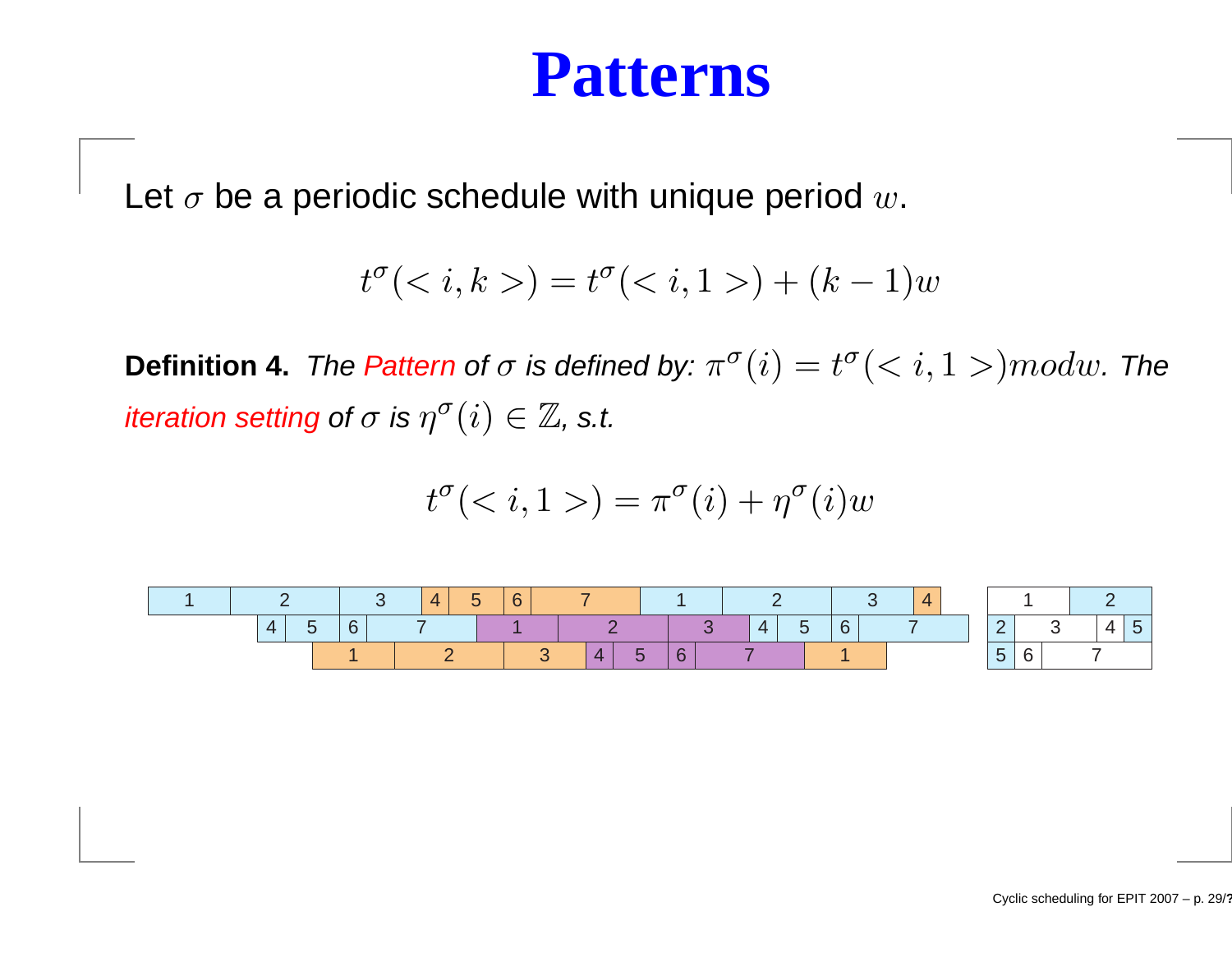### **Patterns**



- **•** The pattern defines the schedule of tasks in an interval  $[kw,(k+1)w]$  for enough large  $k$
- **•** The iteration setting indicates which occurrences of tasks are involved in this interval
- In the interval  $[kw,(k+1)w],\,i$  starts at  $kw+\pi^\sigma(i)$  its  $\bullet$  $\textsf{occurrence} < i, k+1 - \eta^\sigma(i) >$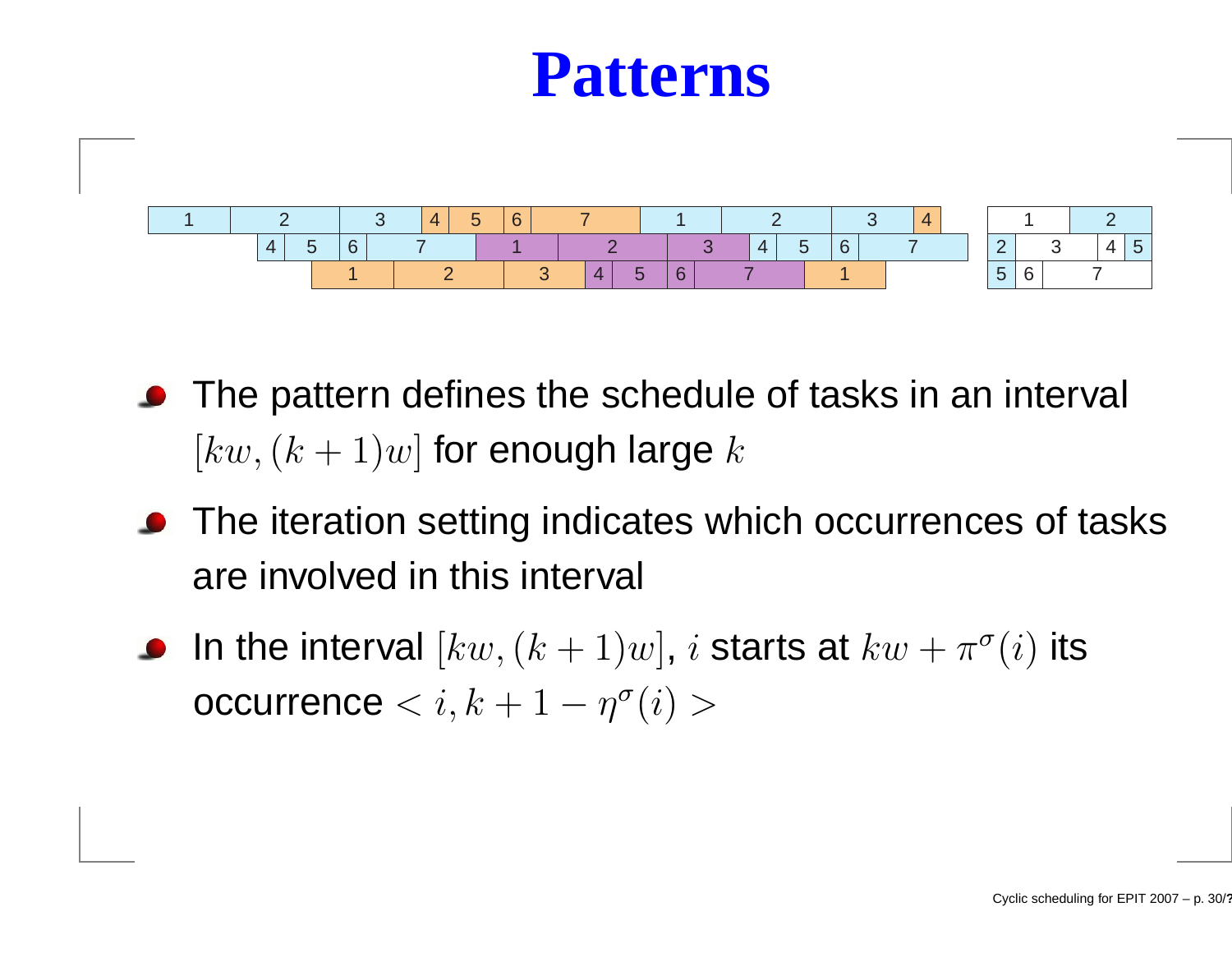# **Feasibility of <sup>a</sup> pattern**

Question: Given a pattern  $\pi,$ and a period  $w$  is there an iteration setting  $\eta$  such that the uniform constraints are met by the periodic schedule?

For an arc  $a, \, t (< e(a), 1> )$  $-t(< b(a), 1>) \geq L(a)$  $-wH(a).$ 

**Lemma 6.** An iteration setting satisfies for any arc  $a$ 

$$
\eta(e(a)) - \eta(b(a)) \ge \left[ \frac{L(a) + \pi(b(a)) - \pi(e(a))}{w} \right] - H(a) = E_{w, \pi}(a)
$$

**Lemma 7.** An iteration setting exists iff  $(G, E_{w,\pi})$  has no positive circuit. can be checked in polynomial time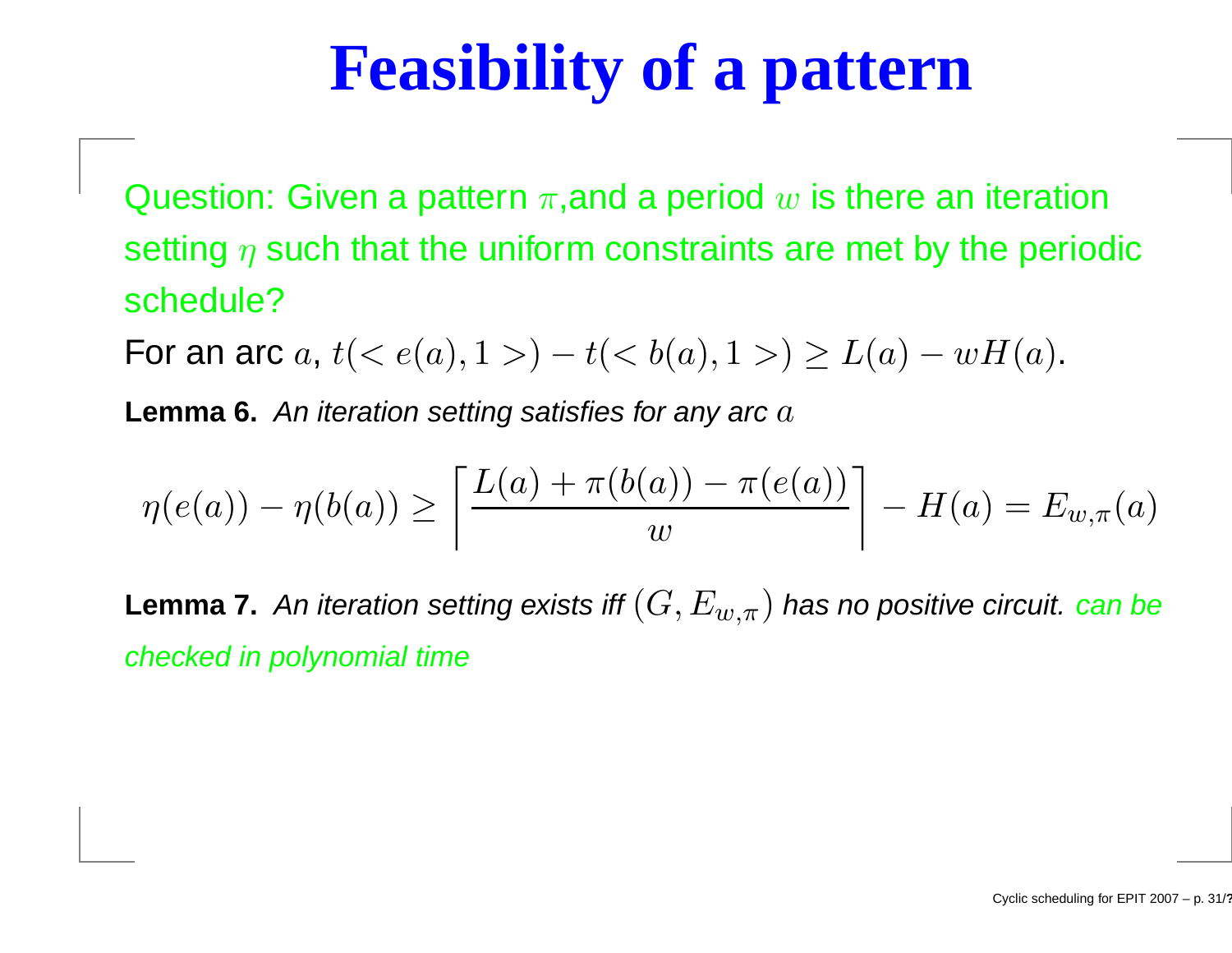# **Polynomial problems**

 $\bf{Corollary 5.}$  if  $G$  has no other circuit than the non-reentrance loops, any pattern has an iteration setting.<br>

**Theorem 4.**  $[$ Munier 91]  $P|acyclic\ uniform\ prec|A$  is sovlable in polynomial time.

Idea: Consider tasks as independent, and schedule them on  $m$  processors using<br>Ma Navaktar also rither (process tive ash aduliar). He athe ashedule as a Detterre Mc-Naughton algorithm (preemptive scheduling). Use the schedule as <sup>a</sup> Pattern of <sup>a</sup>periodic schedule and compute the iteration setting.

**Theorem 5.**  $\emph{dedicated processors} | acyclic\,uniform\, prec | A$  is solvable in polynomial time. In particular non-reentrant job-shop or flow-shop.

ldea: schedule operations on each machine as independent. Set  $W=C_{max}$  (which is a lower bound on  $A(\sigma)$  in this case). Use the schedule as a Pattern of a periodic schedule and compute the iteration setting.

[Robert, Legrand] also used similar ideas to build schedules for <sup>a</sup> broadcasting problem on <sup>a</sup>heterogeneous platform with net contentions.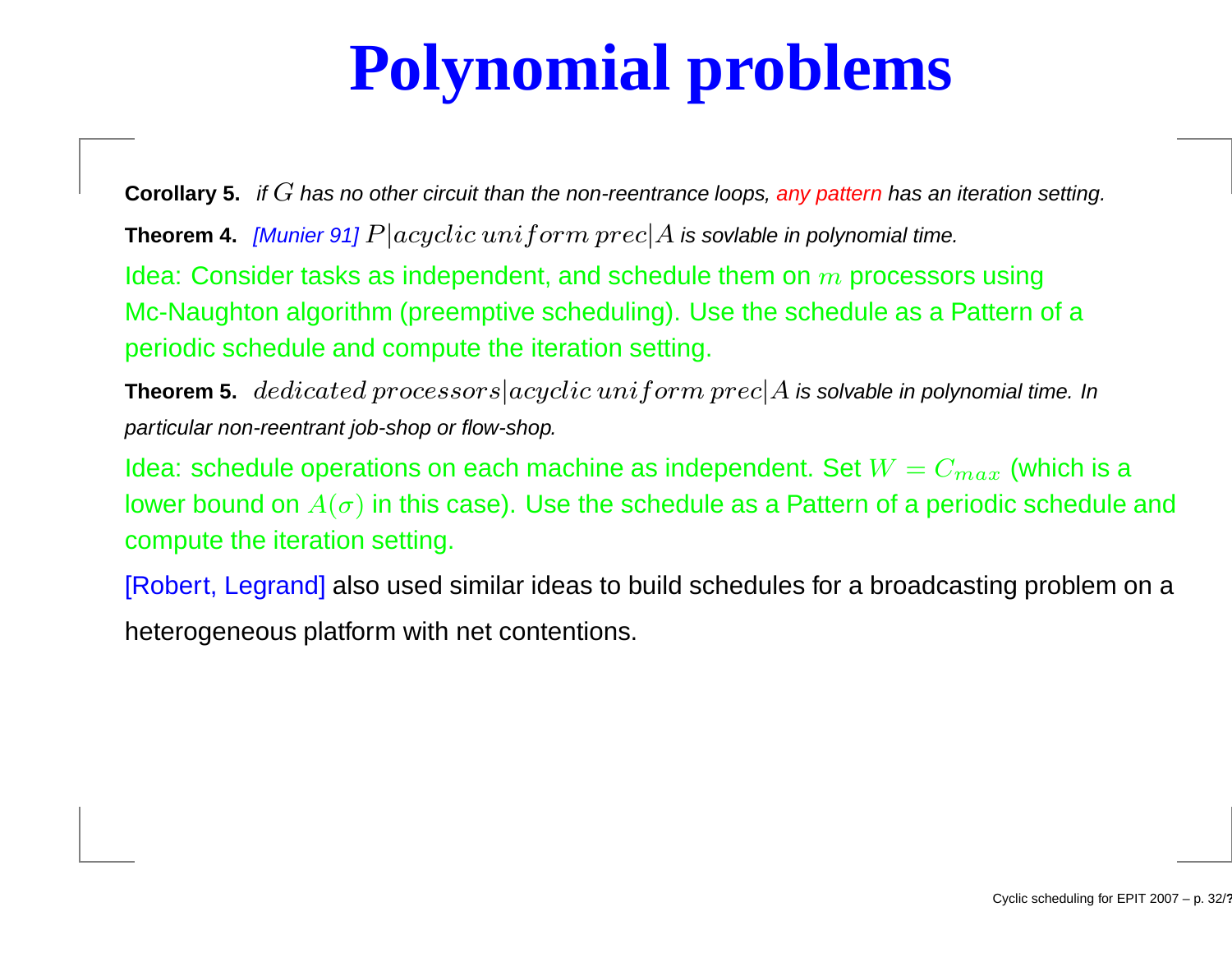# **Example**



| ఽ |   | 3 |  | 5<br>4 |  |  |  |  |  |  |
|---|---|---|--|--------|--|--|--|--|--|--|
| 5 | 6 |   |  |        |  |  |  |  |  |  |

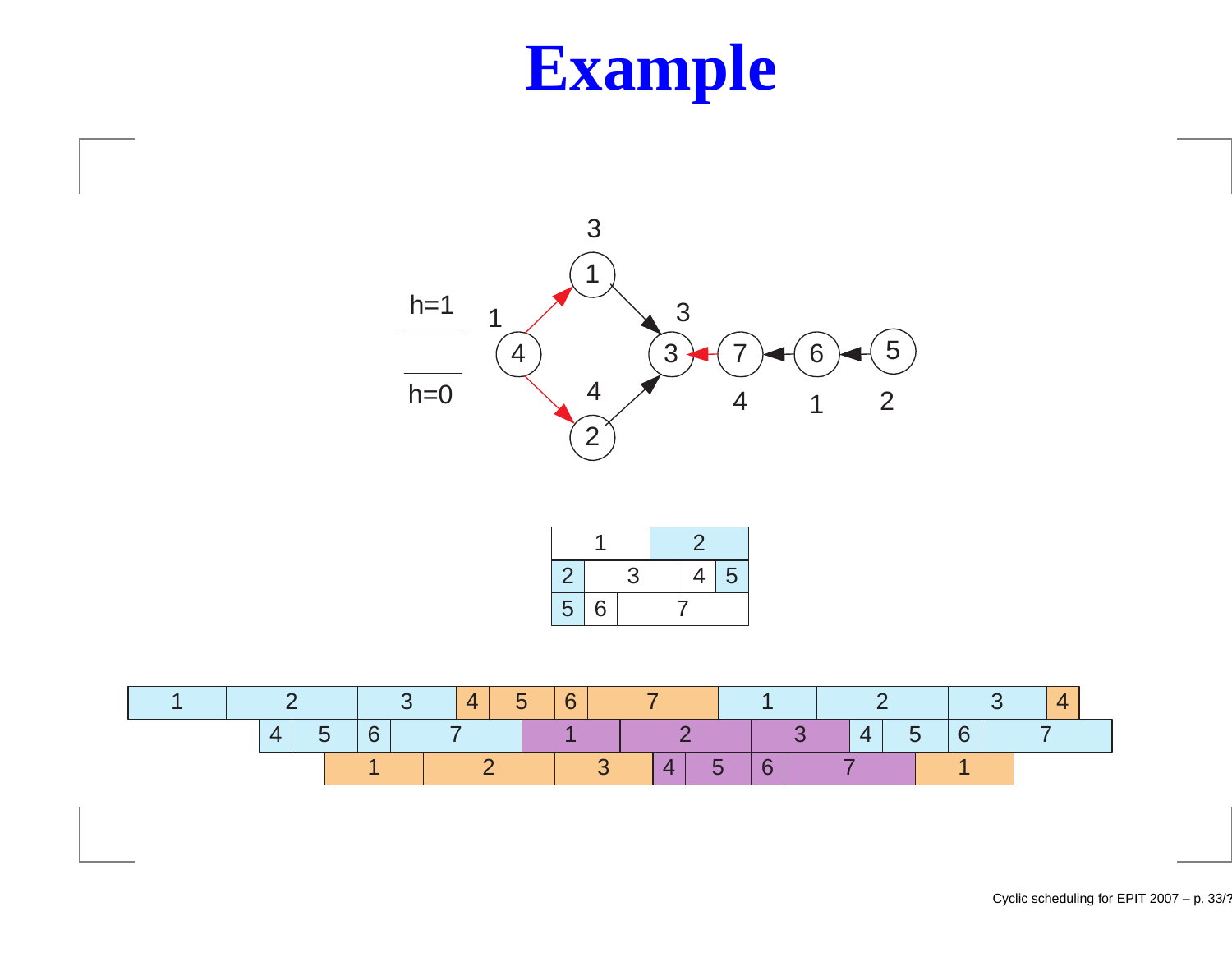# **Optimality of periodic schedules?**

In general, periodic schedules are not optimal schedules. Example: cyclic problem with two processors



However, periodic schedules are simple to implement and easier tocompute.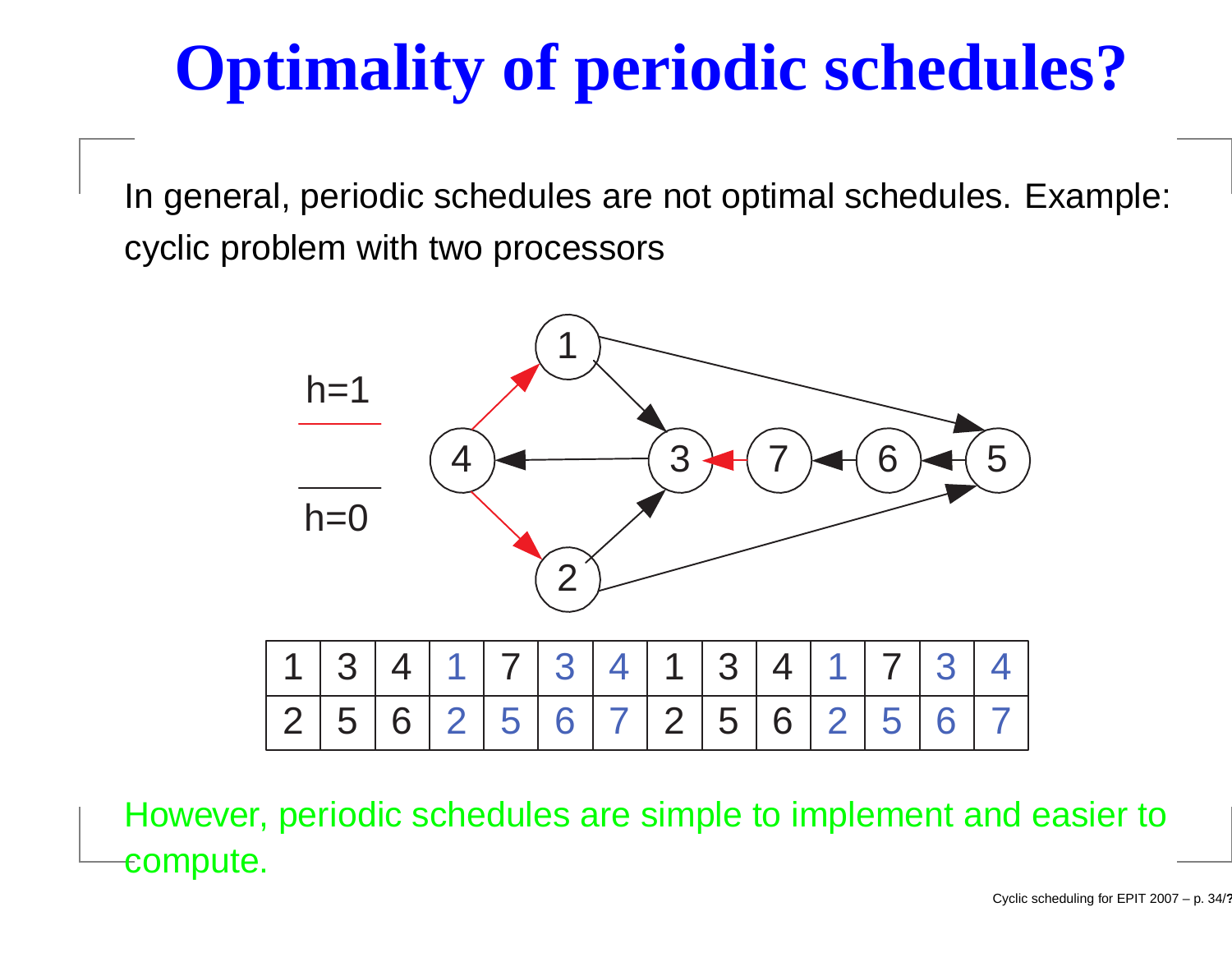## **Decomposed scheduling: <sup>a</sup> general approach**

Also known as Decomposed software pipelining[Eisenbeis, Darte, Gasperoni, Schwiegelsohn, de dinechin, Munier,...]

- Build a non cyclic schedule  $S$  of  $\mathcal T$  that meets the resource constraints and eventually some precedence constraints.
- Consider this schedule as a pattern, and set  $W=C_{max}(S)$
- Build <sup>a</sup> feasible iteration setting for the pattern. (if possible)
- OR
	- Build an iteration setting.
	- Deduce from the iteration setting precedence relations between tasks in <sup>a</sup> pattern
	- Build a non cyclic schedule  $S$  of  $\mathcal T$  that meets the resource constraints and these precedence constraints.
	- Consider this schedule as a pattern, and set  $W=C_{max}(S)$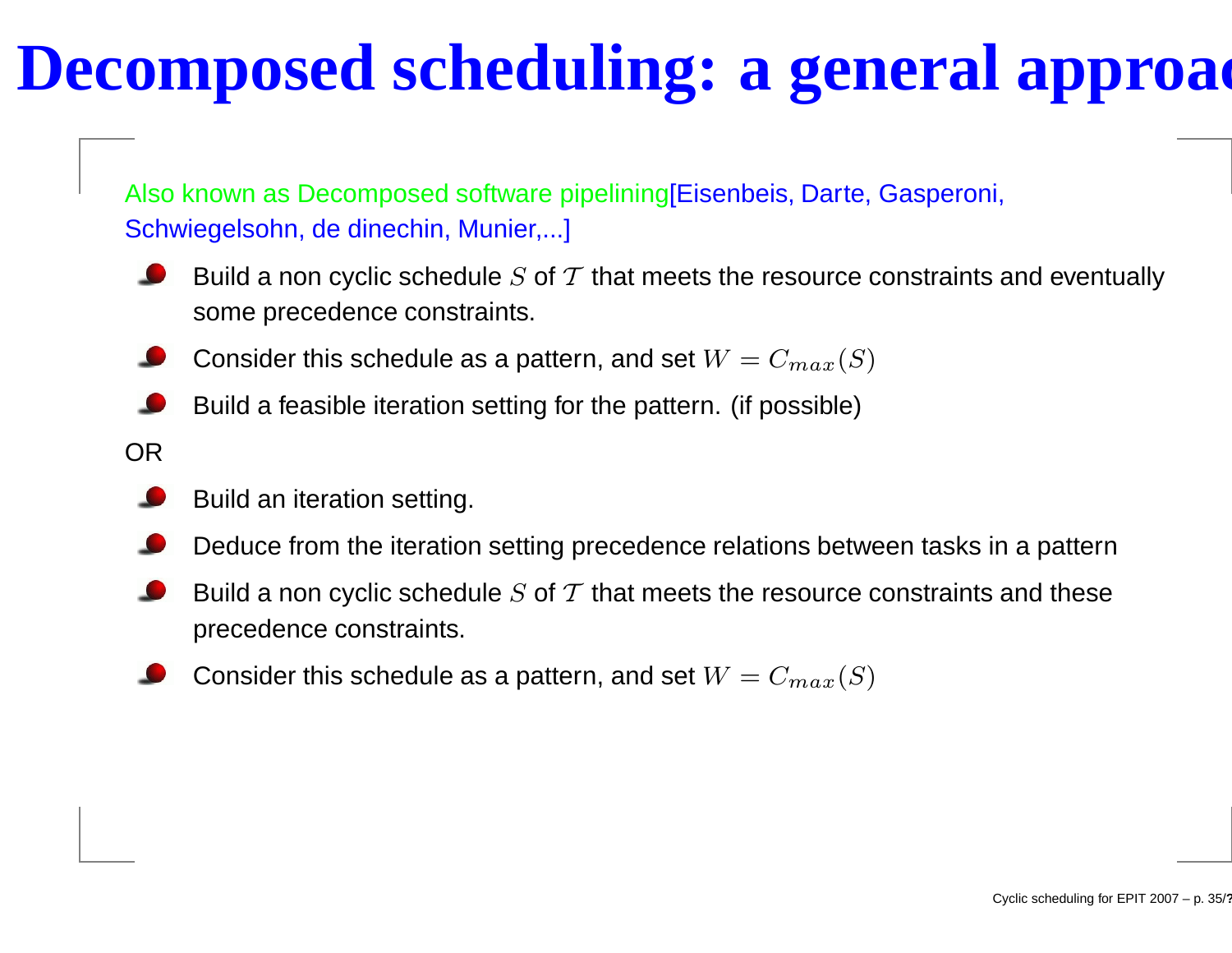# **Gasperoni-Schwiegelsohn algorithm**

An algorithm for  $P|uniform\ with\ L(a) = p_{b(a)}|A.$ 

- Compute an optimal schedule  $\sigma^{\infty}$  on infinitely many processors.
- Consider the pattern  $\pi^{\sigma^\infty}$  and remove arcs  $a$  from  $G$  such that  $\pi^{\sigma}$ ∞ $\int_0^\infty (b(a))+p_{b(a)}>\pi^\sigma$ ∞ $\stackrel{\infty}{\cdot}(e(a))\rightarrow G'.$
- Schedule  $G'$  on the  $m$  processors according to a list scheduling algorithm  $\rightarrow$  schedule  $S.$
- Set  $S$  as a pattern with  $w=C_{max}(S)$  and combine with the iteration setting of  $\sigma^\infty \to$  periodic feasible schedule  $\sigma.$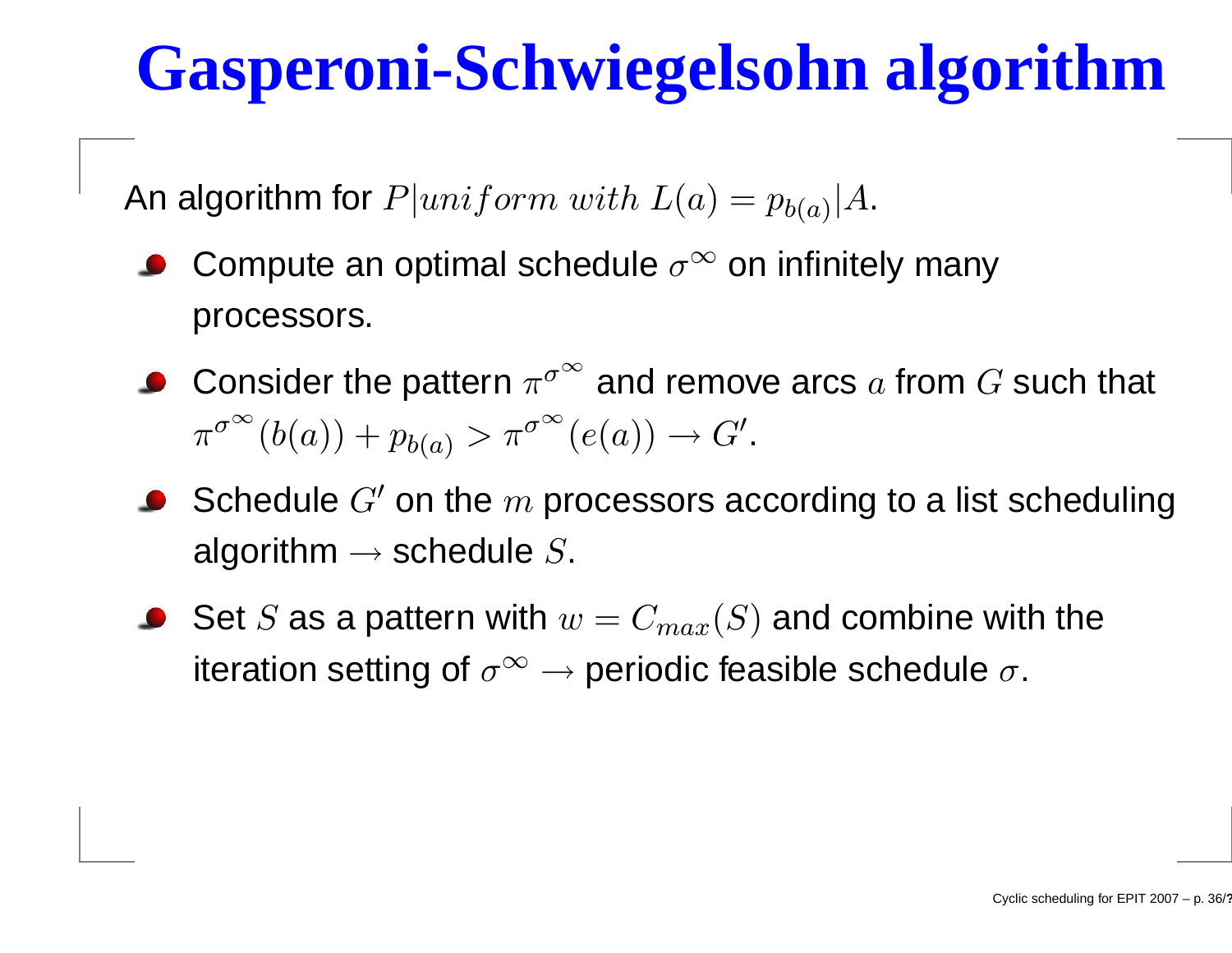# **Example**









Schedule on 2 processors

| ے |  |  |  |  |  |  |  |  |  |
|---|--|--|--|--|--|--|--|--|--|
|   |  |  |  |  |  |  |  |  |  |

 $G'$  has 3 arcs

periodic schedule with period 6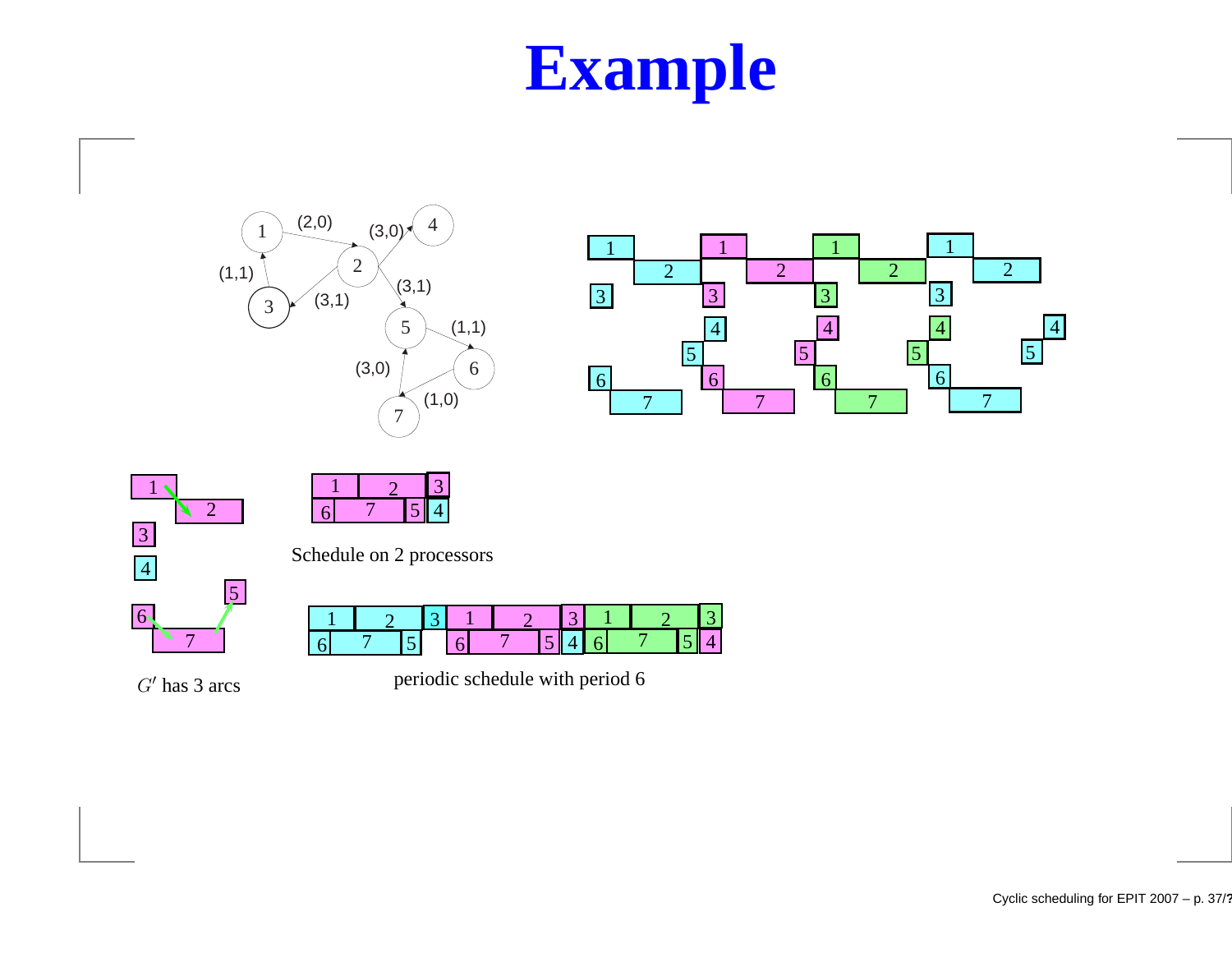### **Bounds**

**Theorem 6.** [Gasperoni-Schwiegelsohn]

$$
A(\sigma) \le (2 - \frac{1}{m})A(\sigma^{opt}) + \max_{i \in T} p_i
$$

[Darte et al] generalized the algorithm by choosing <sup>a</sup>convenient  $G^{\prime}$  using retiming.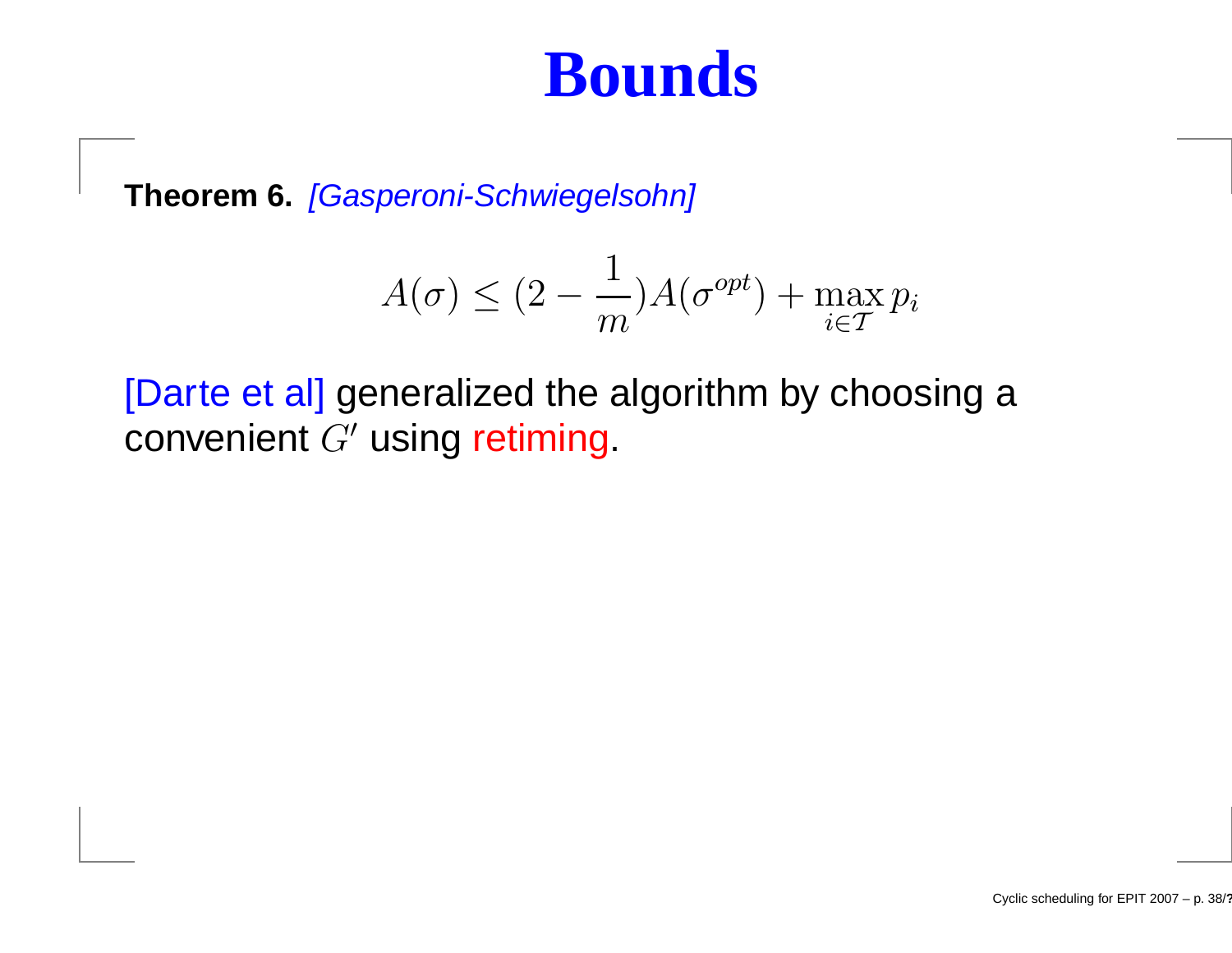## **Disjunctive constraints**



Hence setting  $h_{ij}\in\mathbb{Z}$  as a variable, the disjunctive constraints can be expressed as:

$$
\begin{cases}\n t^{\sigma}() - t^{\sigma}() > p_i - wh_{ij} \\
t^{\sigma}() - t^{\sigma}() > p_j - wh_{ji} \\
h_{ij} + h_{ji} &= 1\n\end{cases}
$$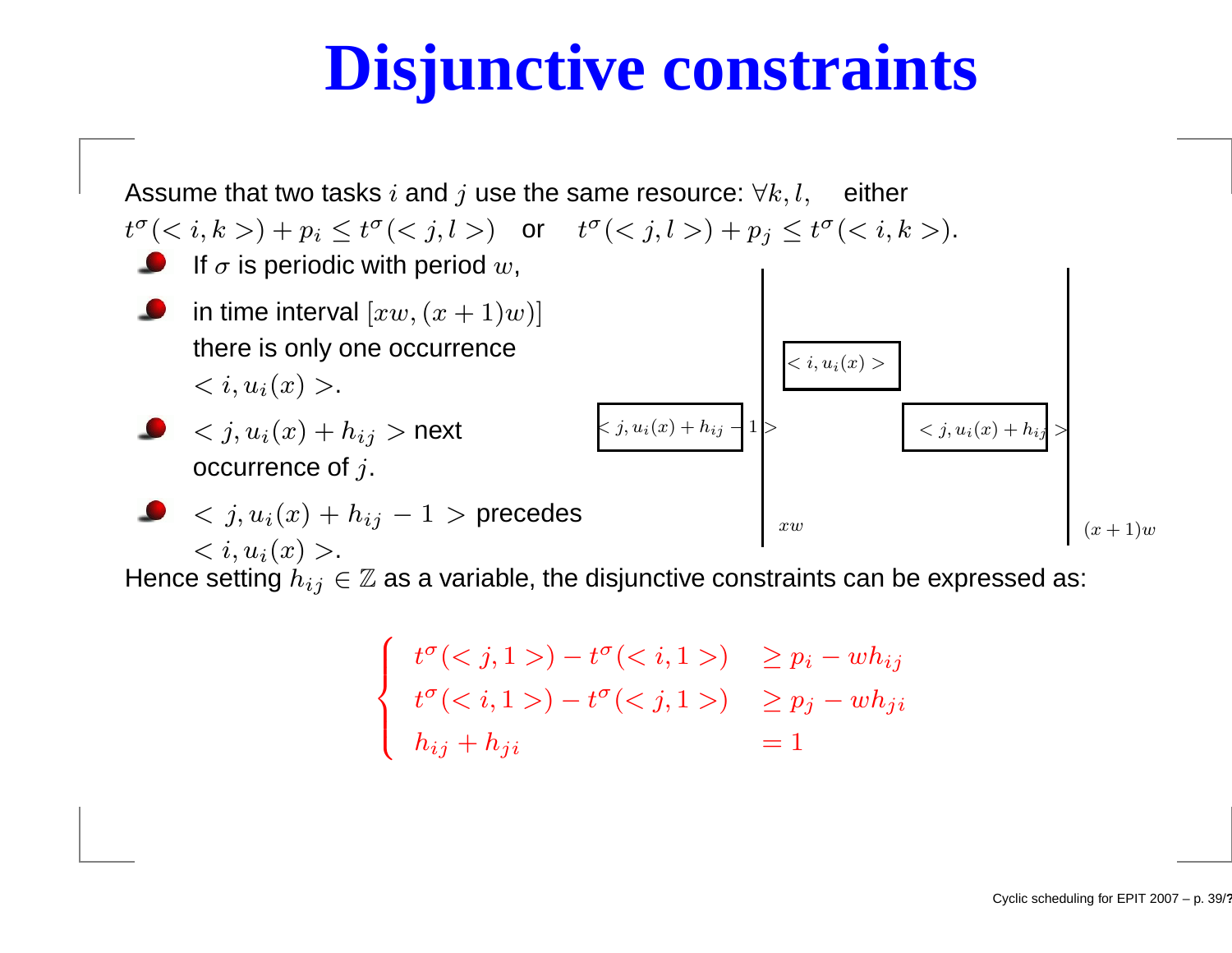### **ILP model**

General form of constraints:

$$
t^{\sigma}(< e(a), 1>) - t^{\sigma}(< b(a), 1>) \ge L(a) - wH(a)
$$

Heights might be either <mark>fixed or variables.</mark> Additional linear constraints on variable heights might be added.

**Remark 3.** For <sup>a</sup> fixed <sup>w</sup>, the constraint is linear.

**Remark 4.** Once disjunctive variables of this ILP are fixed, it remains <sup>a</sup> uniformgraph scheduling problem.

Many problems with disjunctive resources (shop-problems, but alsoHoist scheduling problems)[Roundy],[Brucker], [Levner et al] [Chuet al][Lei et al]can be formulated, for a fixed  $w$  as an mixed integer linear program.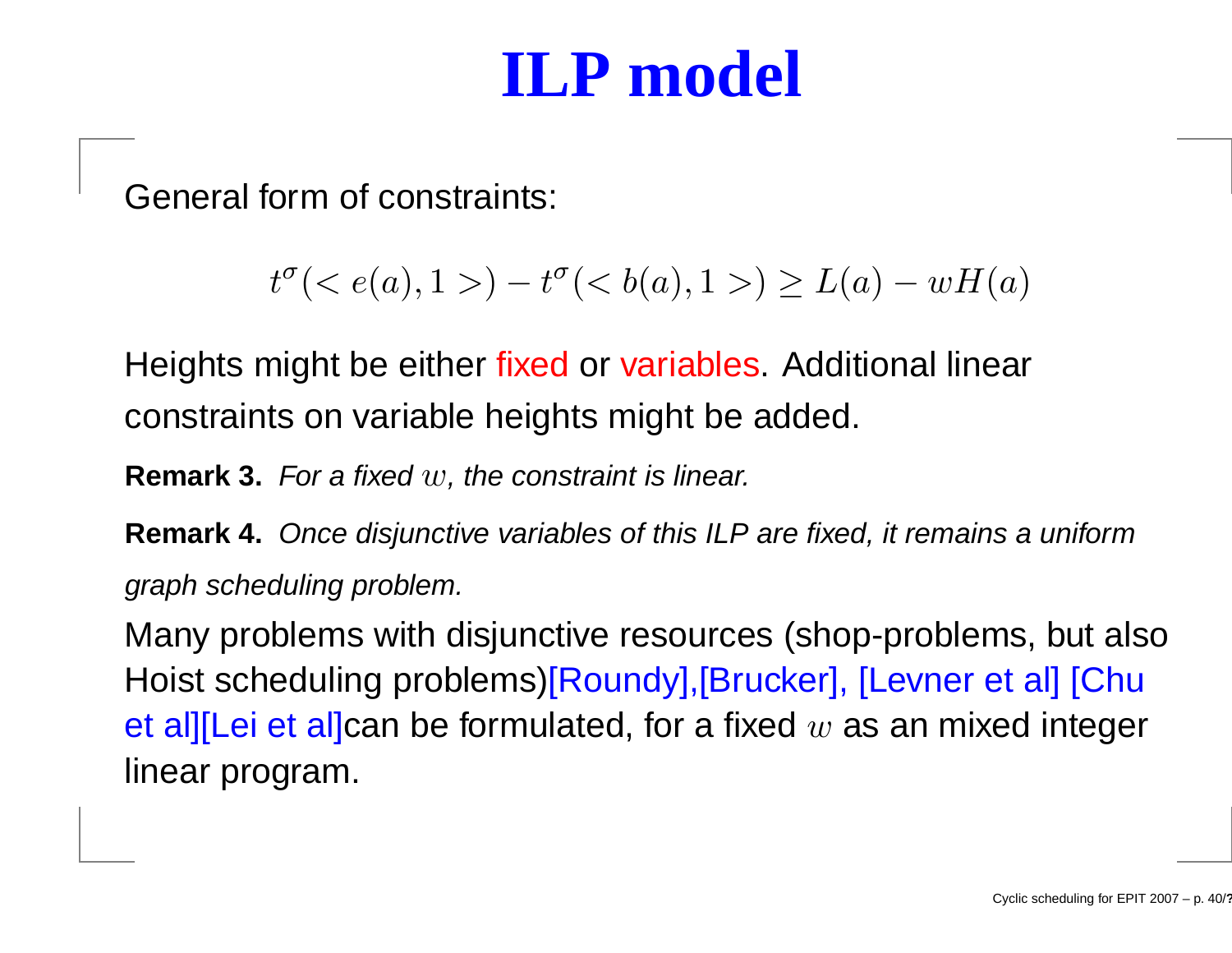# **Algorithms for disjunctive problems**

Branch and bound algorithmsFor cyclic job-shop problems [Roundy,Hanen, Kampmeyer and Brücker] For hoist scheduling[Lei and Wang, Chu and Proth]

Metaheuristics [Kampmeyer and Brücker]